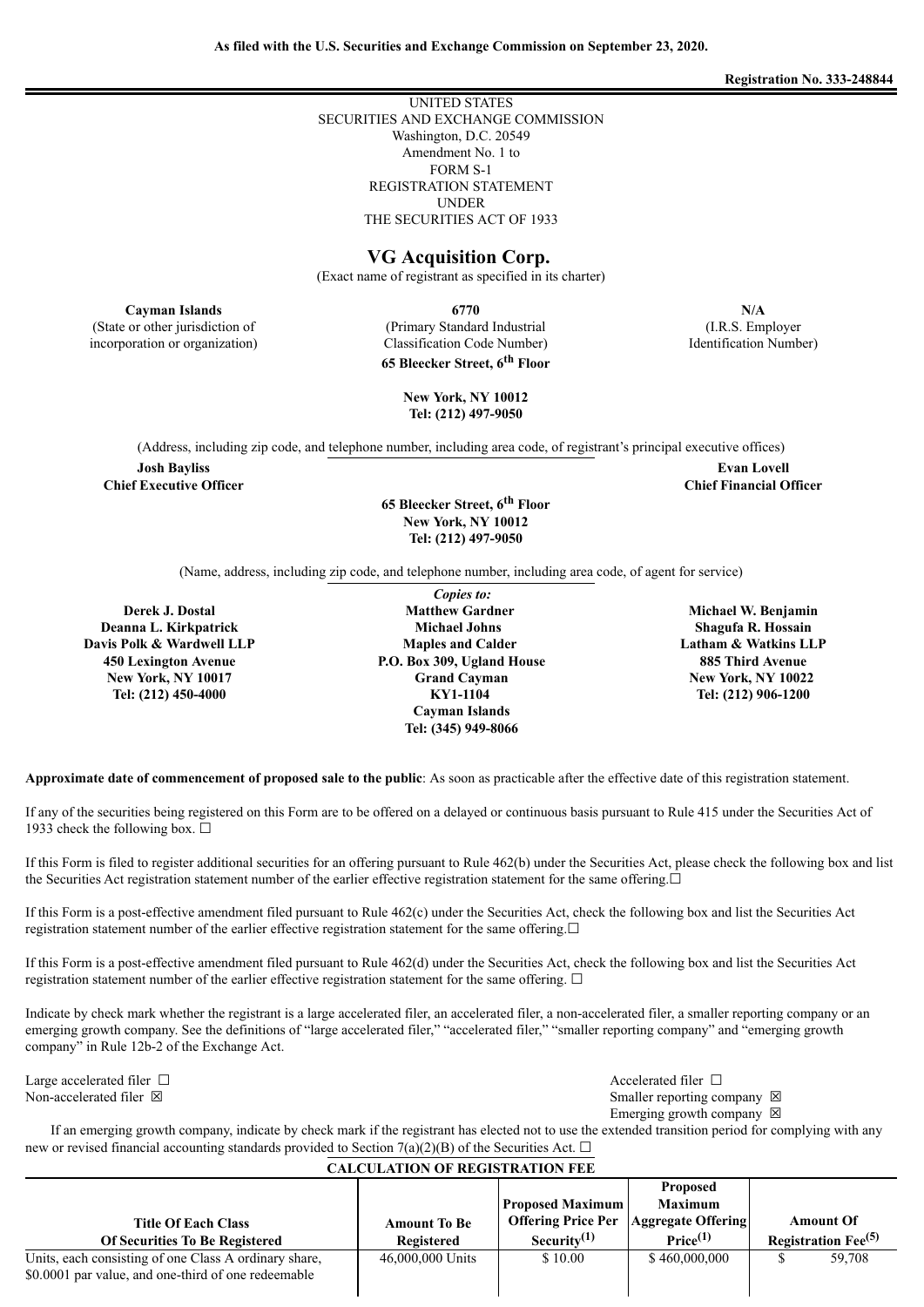| warrant $(4)$                                                        |                     |               |        |  |
|----------------------------------------------------------------------|---------------------|---------------|--------|--|
| Class A ordinary shares included as part of the units <sup>(3)</sup> | 46,000,000 Shares   |               |        |  |
| Redeemable warrants included as part of the units <sup>(3)</sup>     | 15.333.333 Warrants |               |        |  |
| Total                                                                |                     | \$460,000,000 | 59,708 |  |

(1) Estimated solely for the purpose of calculating the registration fee.

(2) Includes 6,000,000 units, consisting of 6,000,000 Class A ordinary shares and 2,000,000 redeemable warrants, which may be issued upon exercise of a 45-day option granted to the underwriters to cover over-allotments, if any.

(3) Pursuant to Rule 416, there are also being registered an indeterminable number of additional securities as may be issued to prevent dilution resulting from share sub-divisions, share dividends or similar transactions.

(5) The registrant previously paid a registration fee of \$59,708 in relation to its filing of its initial Registration Statement on Form S-1 (No. 333-248844) on September 16, 2020.

The Registrant hereby amends this Registration Statement on such date or dates as may be necessary to delay its effective date until the Registrant shall file a further amendment which specifically states that this Registration Statement shall thereafter become effective in accordance with Section 8(a) of the Securities Act of 1933, as amended, or until the Registration Statement shall become effective on such date as the **Securities and Exchange Commission, acting pursuant to said Section 8(a), may determine.**

<sup>(4)</sup> No fee pursuant to Rule 457(g).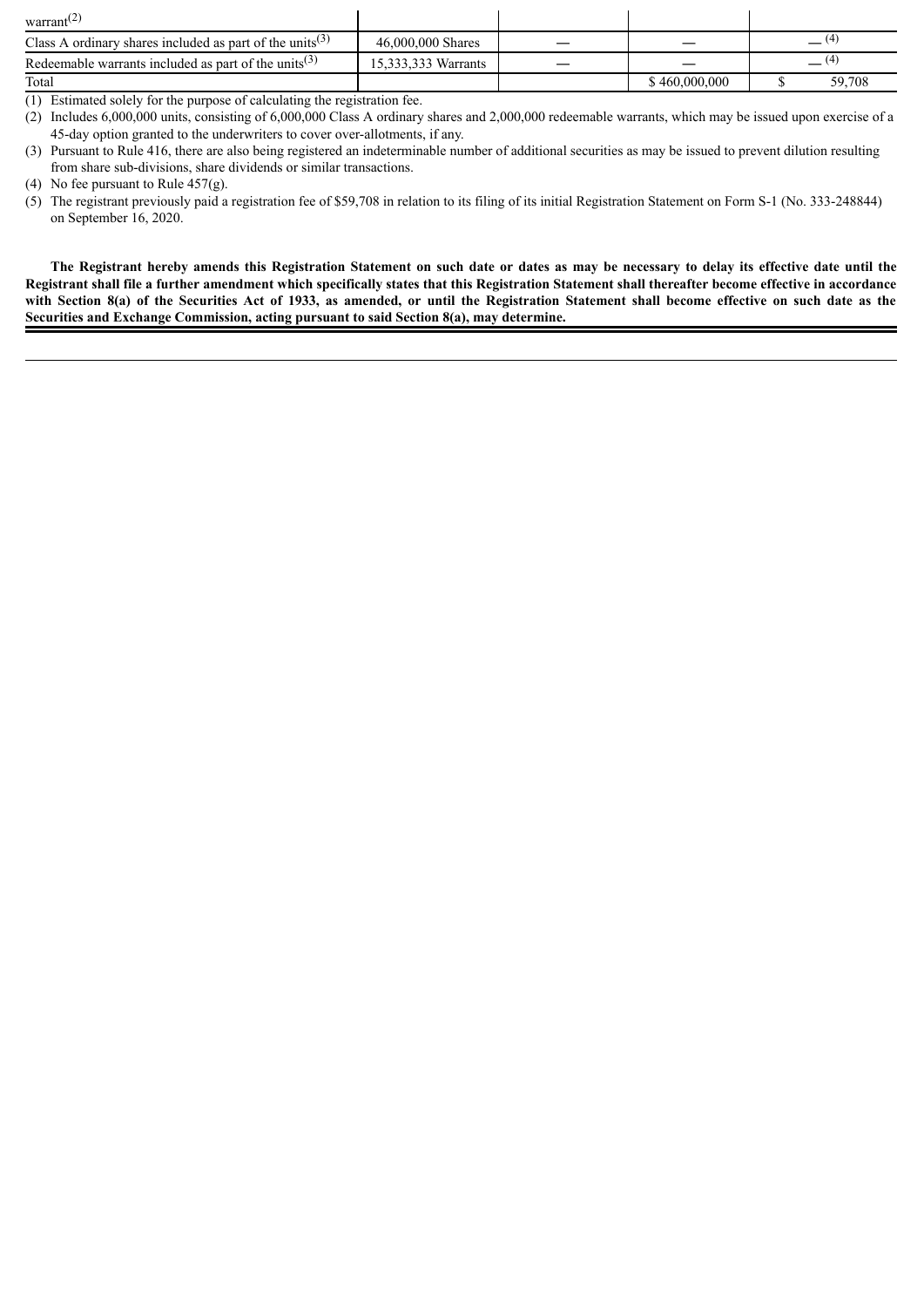## **EXPLANATORY NOTE**

VG Acquisition Corp. is filing this Amendment No. 1 to its registration statement on Form S-1 (File No. 333-248844) as an exhibits-only filing. Accordingly, this Amendment consists only of the facing page, this explanatory note, Item 16(a) of Part II of the Registration Statement, the signature page to the Registration Statement and the filed exhibit. The remainder of the Registration Statement is unchanged and has therefore been omitted.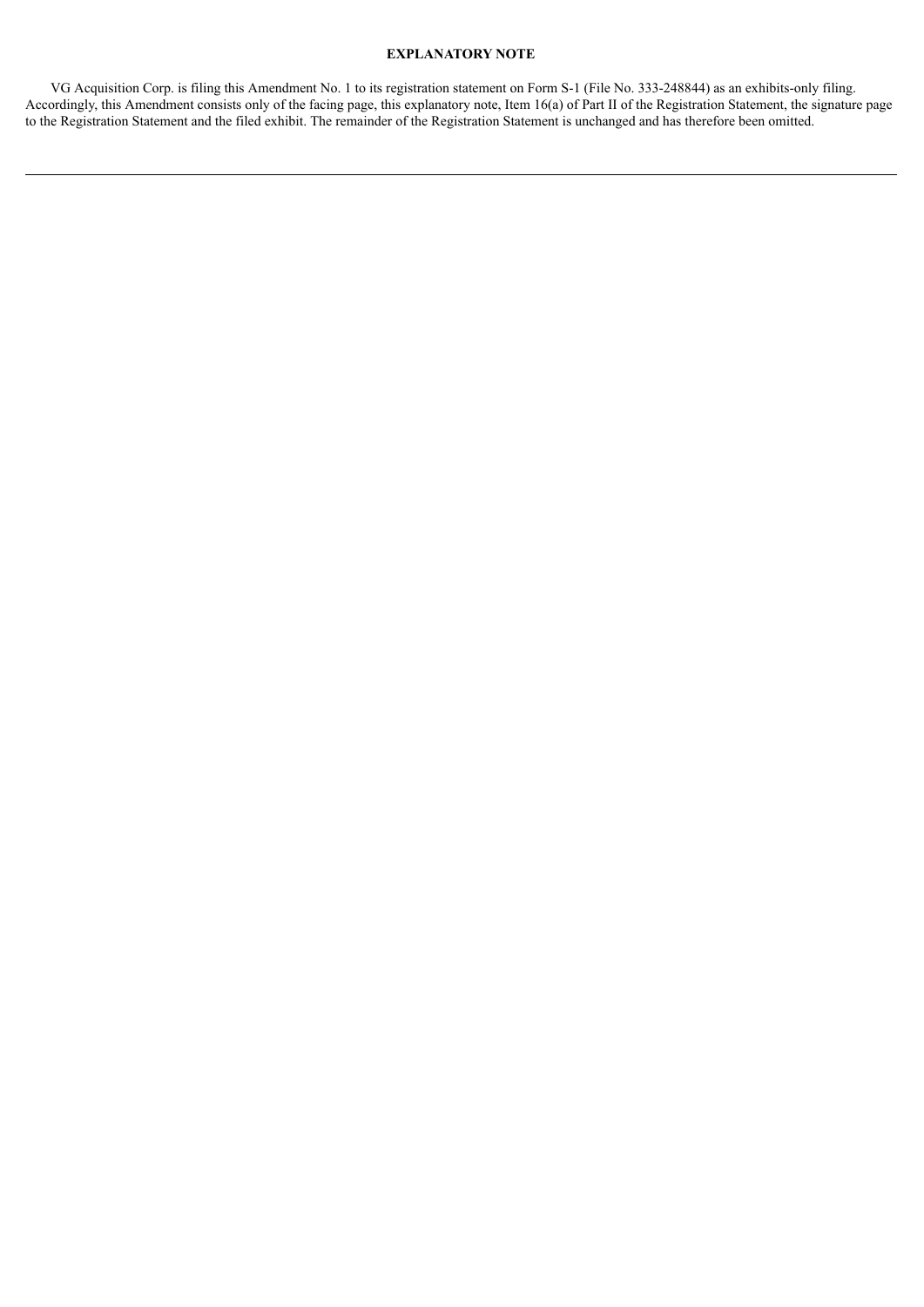## **PART II**

## **INFORMATION NOT REQUIRED IN PROSPECTUS**

## **Item 16. Exhibits and Financial Statement Schedules.**

## **EXHIBIT INDEX**

| <b>Exhibit</b>    |                                                                                                                                       |  |  |  |  |  |
|-------------------|---------------------------------------------------------------------------------------------------------------------------------------|--|--|--|--|--|
| No.               | <b>Description</b>                                                                                                                    |  |  |  |  |  |
| 1.1               | Form of Underwriting Agreement.**                                                                                                     |  |  |  |  |  |
| 3.1               | Memorandum and Articles of Association.**                                                                                             |  |  |  |  |  |
| 3.2               | Amended and Restated Memorandum and Articles of Association.**                                                                        |  |  |  |  |  |
| 4.1               | Specimen Unit Certificate.**                                                                                                          |  |  |  |  |  |
| $\underline{4.2}$ | Specimen Ordinary Share Certificate.**                                                                                                |  |  |  |  |  |
| 4.3               | Specimen Warrant Certificate.**                                                                                                       |  |  |  |  |  |
| 4.4               | Form of Warrant Agreement between Continental Stock Transfer & Trust Company and the Registrant.                                      |  |  |  |  |  |
| 5.1               | Opinion of Davis Polk & Wardwell LLP.**                                                                                               |  |  |  |  |  |
| 5.2               | Opinion of Maples and Calder, Cayman Islands counsel to the Registrant.**                                                             |  |  |  |  |  |
| 10.1              | Form of Letter Agreement among the Registrant, VG Acquisition Sponsor LLC and each of the officers and directors of the Registrant.** |  |  |  |  |  |
| 10.2              | Form of Investment Management Trust Agreement between Continental Stock Transfer & Trust Company and the Registrant.**                |  |  |  |  |  |
| 10.3              | Form of Registration Rights Agreement among the Registrant, VG Acquisition Sponsor LLC and the Holders signatory thereto.**           |  |  |  |  |  |
| 10.4              | Form of Private Placement Warrants Purchase Agreement among the Registrant and VG Acquisition Sponsor LLC.**                          |  |  |  |  |  |
| 10.5              | Form of Indemnity Agreement.**                                                                                                        |  |  |  |  |  |
| 10.6              | Promissory Note issued to Bleecker Street Acquisition Sponsor LLC (as predecessor of VG Acquisition Sponsor LLC).**                   |  |  |  |  |  |
|                   | Securities Purchase Agreement between Bleecker Street Acquisition Sponsor LLC and the Registrant (as predecessor of VG Acquisition    |  |  |  |  |  |
| 10.7              | Sponsor LLC).**                                                                                                                       |  |  |  |  |  |
| 10.8              | Form of Administrative Services Agreement between the Registrant and VG Acquisition Sponsor LLC.**                                    |  |  |  |  |  |
| 14.1              | Form of Code of Ethics.**                                                                                                             |  |  |  |  |  |
| 23.1              | Consent of WithumSmith+Brown, PC.**                                                                                                   |  |  |  |  |  |
| 23.2              | Consent of Davis Polk & Wardwell LLP (included on Exhibit 5.1).**                                                                     |  |  |  |  |  |
| 23.3              | Consent of Maples and Calder (included on Exhibit 5.2).**                                                                             |  |  |  |  |  |
| 24.1              | Power of Attorney (included in the signature page of this Registration Statement).**                                                  |  |  |  |  |  |
| 99.1              | Consent of Teresa Briggs.**                                                                                                           |  |  |  |  |  |
| 99.2              | Consent of James B. Lockhart III.**                                                                                                   |  |  |  |  |  |
| 99.3              | Consent of Douglas R. Brown.**                                                                                                        |  |  |  |  |  |

\*\* Previously filed.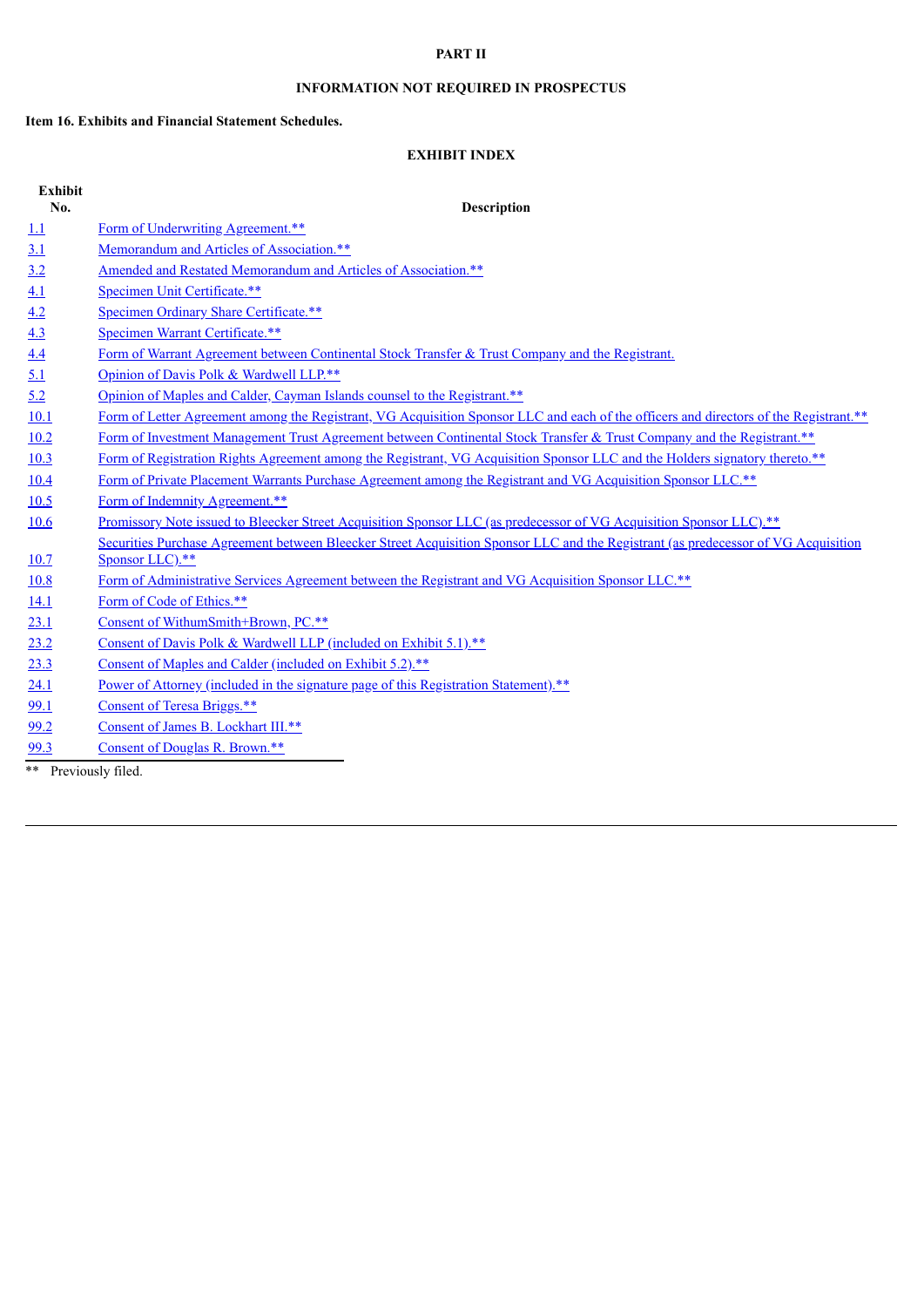## **SIGNATURES**

Pursuant to the requirements of the Securities Act of 1933, as amended, the registrant has duly caused this Registration Statement to be signed on its behalf by the undersigned, thereunto duly authorized, in the City of New York, New York, on the 23<sup>rd</sup> day of September, 2020.

## **VG ACQUISITION CORP.**

By: /s/ Evan Lovell

Name: Evan Lovell Title: Attorney-in-fact

Pursuant to the requirements of the Securities Act of 1933, as amended, this Registration Statement has been signed below by the following persons in the capacities and on the dates indicated.

| <b>Signature</b> | <b>Title</b>                                 | <b>Date</b>          |  |  |
|------------------|----------------------------------------------|----------------------|--|--|
|                  | Josh Bayliss                                 |                      |  |  |
|                  | Chief Executive Officer                      |                      |  |  |
| $\star$          | (Principal Executive Officer)                | September 23, 2020   |  |  |
|                  |                                              |                      |  |  |
|                  | Evan Lovell                                  |                      |  |  |
|                  | Chief Financial Officer                      |                      |  |  |
| /s/ Evan Lovell  | (Principal Financial and Accounting Officer) | September $23, 2020$ |  |  |

\* By: /s/ Evan Lovell Name: Evan Lovell Title: Attorney-in-fact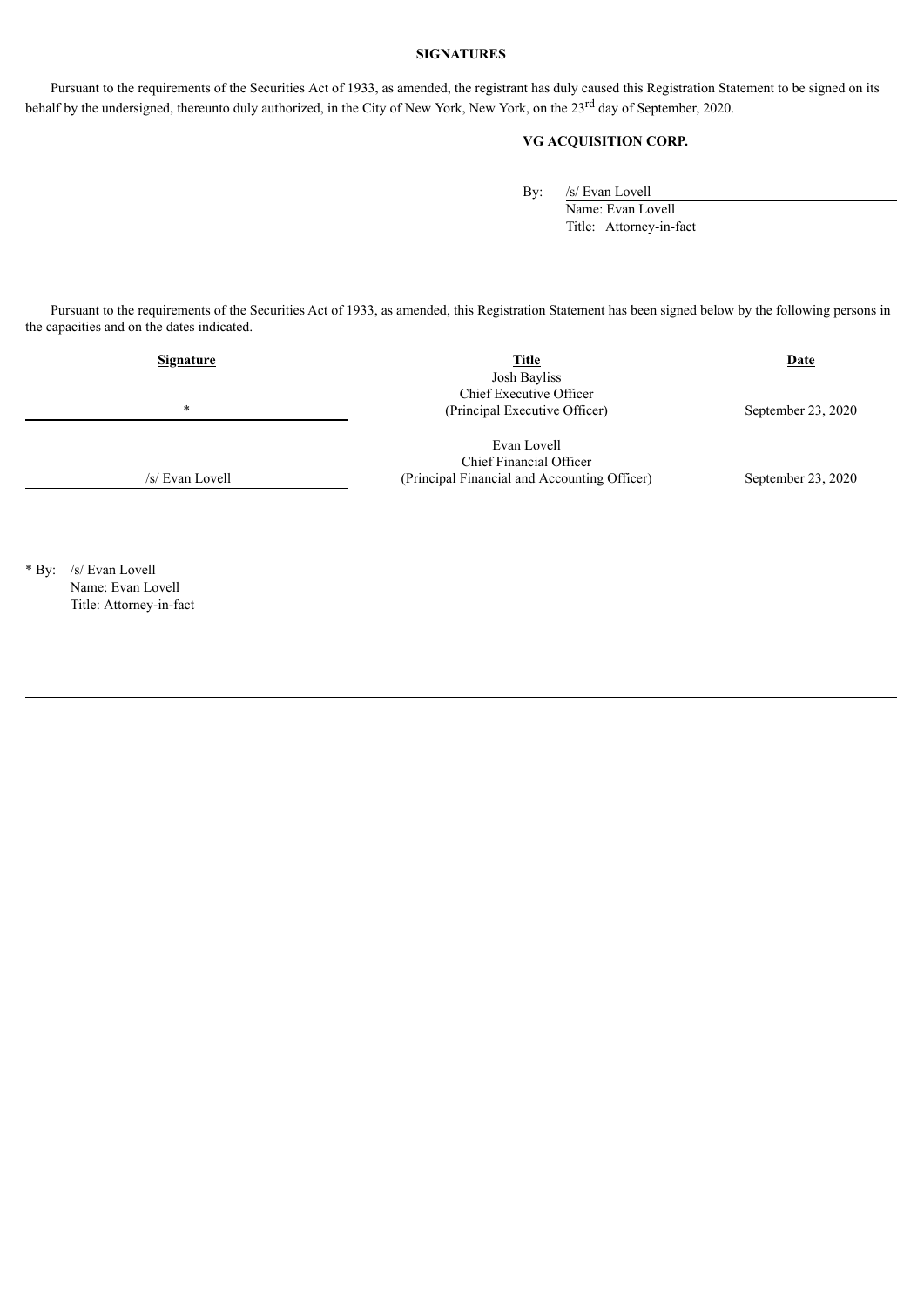## **WARRANT AGREEMENT**

<span id="page-5-0"></span>THIS WARRANT AGREEMENT (this "*Agreement*"), dated as of [ ● ], 2020, is by and between VG Acquisition Corp., a Cayman Islands exempted company (the "*Company*"), and Continental Stock Transfer & Trust Company, a New York corporation, as warrant agent (in such capacity, the "*Warrant Agent*," and also referred to herein as the "*Transfer Agent*").

WHEREAS, the Company is engaged in an initial public offering (the "*Offering*") of units of the Company's equity securities, each such unit comprised of one Class A ordinary share of the Company, par value \$0.0001 per share ("*Ordinary Shares*") and one-third of a redeemable Public Warrant (as defined below) (the "*Units*") and, in connection therewith, has determined to issue and deliver up to 13,333,333 warrants (or up to 15,333,333 warrants if the Over-allotment Option (as defined below) is exercised in full) to public investors in the Offering (the "*Public Warrants*");

WHEREAS, the Company entered into that certain Private Placement Warrants Purchase Agreement with VG Acquisition Sponsor LLC, a Cayman Islands limited liability company (the "*Sponsor*"), pursuant to which the Sponsor agreed to purchase an aggregate of 6,666,667 private placement warrants (or up to 7,466,667 private placement warrants if the Over-allotment Option is exercised in full) simultaneously with the closing of the Offering (and the closing of the Over-allotment Option, if applicable), each bearing the legend set forth in Exhibit A hereto (the "*Private Placement Warrants*");

WHEREAS, in order to finance the Company's transaction costs in connection with an intended initial Business Combination (as defined below), the Sponsor or an affiliate of the Sponsor or the Company's officers and directors may, but are not obligated to, loan to the Company funds as the Company may require, of which up to \$1,500,000 of such loans may be convertible into up to an additional 1,000,000 warrants at a price of \$1.50 per warrant, which will be identical to the Private Placement Warrants (the "*Working Capital Warrants*," and, together with the Private Placement Warrants and the Public Warrants, the "*Warrants*");

WHEREAS, each Warrant entitles the holder thereof to purchase one Ordinary Share at a price of \$11.50 per share, subject to adjustment as described herein;

WHEREAS, the Company has filed with the U.S. Securities and Exchange Commission (the "*Commission*") a registration statement on Form S-1, File No. 333-<sup>[</sup>•] (the "*Registration Statement*") and prospectus (the "*Prospectus*"), for the registration, under the Securities Act of 1933, as amended (the "*Securities Act*"), of the Units, the Public Warrants and the Ordinary Shares included in the Units;

WHEREAS, the Company desires the Warrant Agent to act on behalf of the Company, and the Warrant Agent is willing to so act, in connection with the issuance, registration, transfer, exchange, redemption and exercise of the Warrants;

WHEREAS, the Company desires to provide for the form and provisions of the Warrants, the terms upon which they shall be issued and exercised, and the respective rights, limitation of rights, and immunities of the Company, the Warrant Agent, and the holders of the Warrants; and

WHEREAS, all acts and things have been done and performed which are necessary to make the Warrants, when executed on behalf of the Company and countersigned by or on behalf of the Warrant Agent, as provided herein, the valid, binding and legal obligations of the Company, and to authorize the execution and delivery of this Agreement.

NOW, THEREFORE, in consideration of the mutual agreements herein contained, the parties hereto agree as follows:

1. Appointment of Warrant Agent. The Company hereby appoints the Warrant Agent to act as agent for the Company for the Warrants, and the Warrant Agent hereby accepts such appointment and agrees to perform the same in accordance with the terms and conditions set forth in this Agreement.

2. Warrants.

2.1 Form of Warrant. Each Warrant shall be issued in registered form only, and, if a physical certificate is issued, shall be in substantially the form of Exhibit B hereto, the provisions of which are incorporated herein and shall be signed by, or bear the facsimile signature of, the Chairman of the Board, President, Chief Executive Officer, Chief Financial Officer, Secretary or other principal officer of the Company. In the event the person whose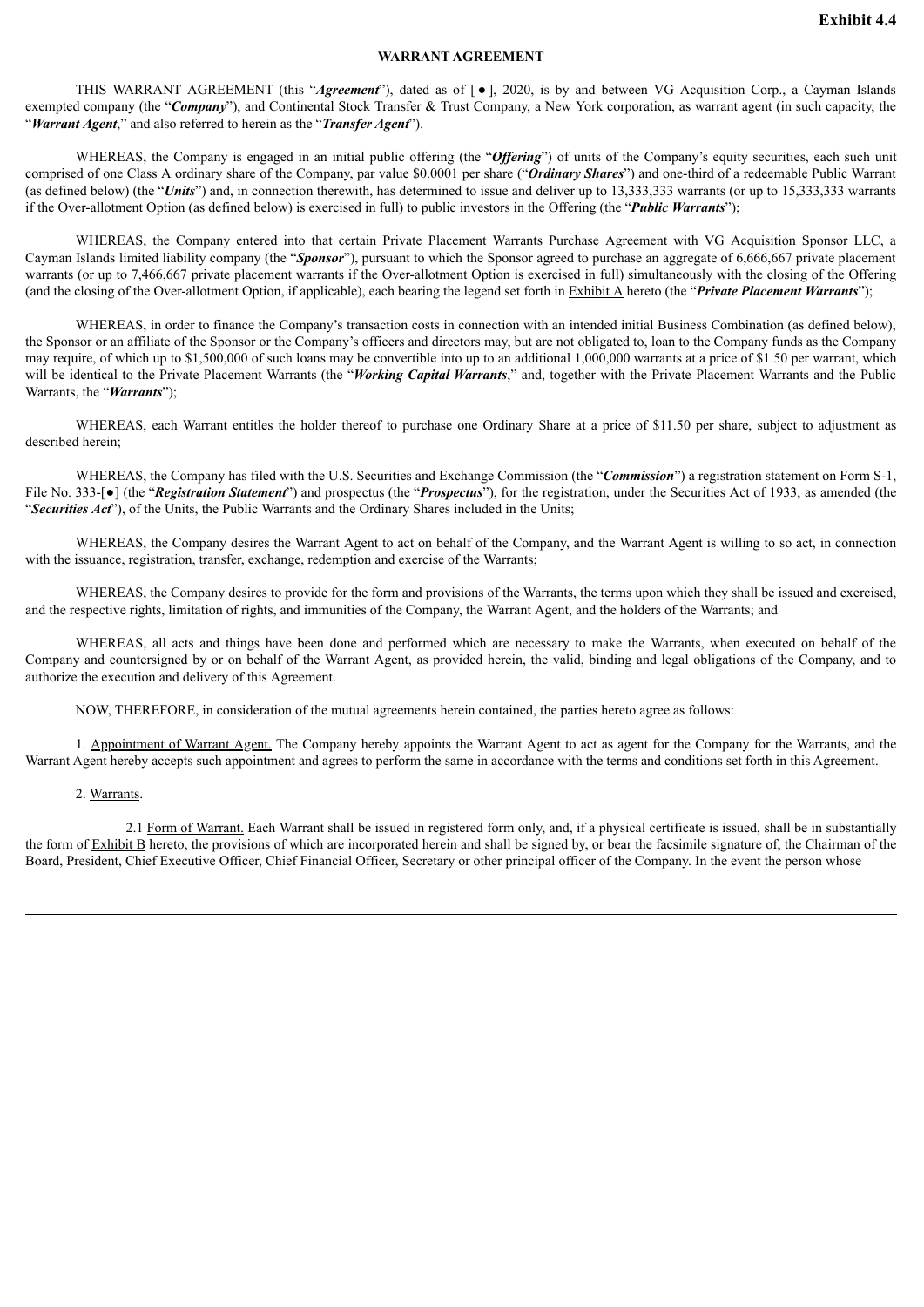facsimile signature has been placed upon any Warrant shall have ceased to serve in the capacity in which such person signed the Warrant before such Warrant is issued, it may be issued with the same effect as if he or she had not ceased to be such at the date of issuance. All of the Public Warrants shall initially be represented by one or more book-entry certificates (each, a "*Book-Entry Warrant Certificate*").

2.2 Effect of Countersignature. If a physical certificate is issued, unless and until countersigned by the Warrant Agent pursuant to this Agreement, a Warrant certificate shall be invalid and of no effect and may not be exercised by the holder thereof.

### 2.3 Registration.

2.3.1 Warrant Register. The Warrant Agent shall maintain books (the "*Warrant Register*") for the registration of original issuance and the registration of transfer of the Warrants. Upon the initial issuance of the Warrants, the Warrant Agent shall issue and register the Warrants in the names of the respective holders thereof in such denominations and otherwise in accordance with instructions delivered to the Warrant Agent by the Company. All of the Public Warrants shall initially be represented by one or more Book-Entry Warrant Certificates deposited with The Depository Trust Company (the "*Depositary*") and registered in the name of Cede & Co., a nominee of the Depositary. Ownership of beneficial interests in the Public Warrants shall be shown on, and the transfer of such ownership shall be effected through, records maintained by (i) the Depositary or its nominee for each Book-Entry Warrant Certificate, or (ii) institutions that have accounts with the Depositary (each such institution, with respect to a Warrant in its account, a "*Participant*").

If the Depositary subsequently ceases to make its book-entry settlement system available for the Public Warrants, the Company may instruct the Warrant Agent regarding making other arrangements for book-entry settlement. In the event that the Public Warrants are not eligible for, or it is no longer necessary to have the Public Warrants available in, book-entry form, the Warrant Agent shall provide written instructions to the Depositary to deliver to the Warrant Agent for cancellation each Book-Entry Warrant Certificate, and the Company shall instruct the Warrant Agent to deliver to the Depositary definitive certificates in physical form evidencing such Warrants ("*Definitive Warrant Certificate*"). Such Definitive Warrant Certificate shall be in the form annexed hereto as Exhibit B, with appropriate insertions, modifications and omissions, as provided above.

2.3.2 Registered Holder. Prior to due presentment for registration of transfer of any Warrant, the Company and the Warrant Agent may deem and treat the person in whose name such Warrant is registered in the Warrant Register (the "*Registered Holder*") as the absolute owner of such Warrant and of each Warrant represented thereby (notwithstanding any notation of ownership or other writing on a Definitive Warrant Certificate made by anyone other than the Company or the Warrant Agent), for the purpose of any exercise thereof, and for all other purposes, and neither the Company nor the Warrant Agent shall be affected by any notice to the contrary.

2.4 Detachability of Warrants. The Ordinary Shares and Public Warrants comprising the Units shall begin separate trading on the 52<sup>nd</sup> day following the date of the Prospectus or, if such 52<sup>nd</sup> day is not on a day, other than a Saturday, Sunday or federal holiday, on which banks in New York City are generally open for normal business (a "*Business Day*"), then on the immediately succeeding Business Day following such date, or earlier (the "*Detachment Date*") with the consent of Credit Suisse Securities (USA) LLC, as representative of the several underwriters, but in no event shall the Ordinary Shares and the Public Warrants comprising the Units be separately traded until (A) the Company has filed a current report on Form 8-K with the Commission containing an audited balance sheet reflecting the receipt by the Company of the gross proceeds of the Offering, including the proceeds received by the Company from the exercise by the underwriters of their right to purchase additional Units in the Offering (the "*Over-allotment Option*"), if the Over-allotment Option is exercised prior to the filing of the Form 8-K, and (B) the Company issues a press release and files with the Commission a current report on Form 8-K announcing when such separate trading shall begin.

2.5 No Fractional Warrants Other Than as Part of Units. The Company shall not issue fractional Warrants other than as part of the Units, each of which is comprised of one Ordinary Share and one-third of one Public Warrant. If, upon the detachment of Public Warrants from Units or otherwise, a holder of Warrants would be entitled to receive a fractional Warrant, the Company shall round down to the nearest whole number of Warrants to be issued to such holder.

2.6 Private Placement Warrants and Working Capital Warrants. The Private Placement Warrants and the Working Capital Warrants shall be identical to the Public Warrants, except that so long as they are held by the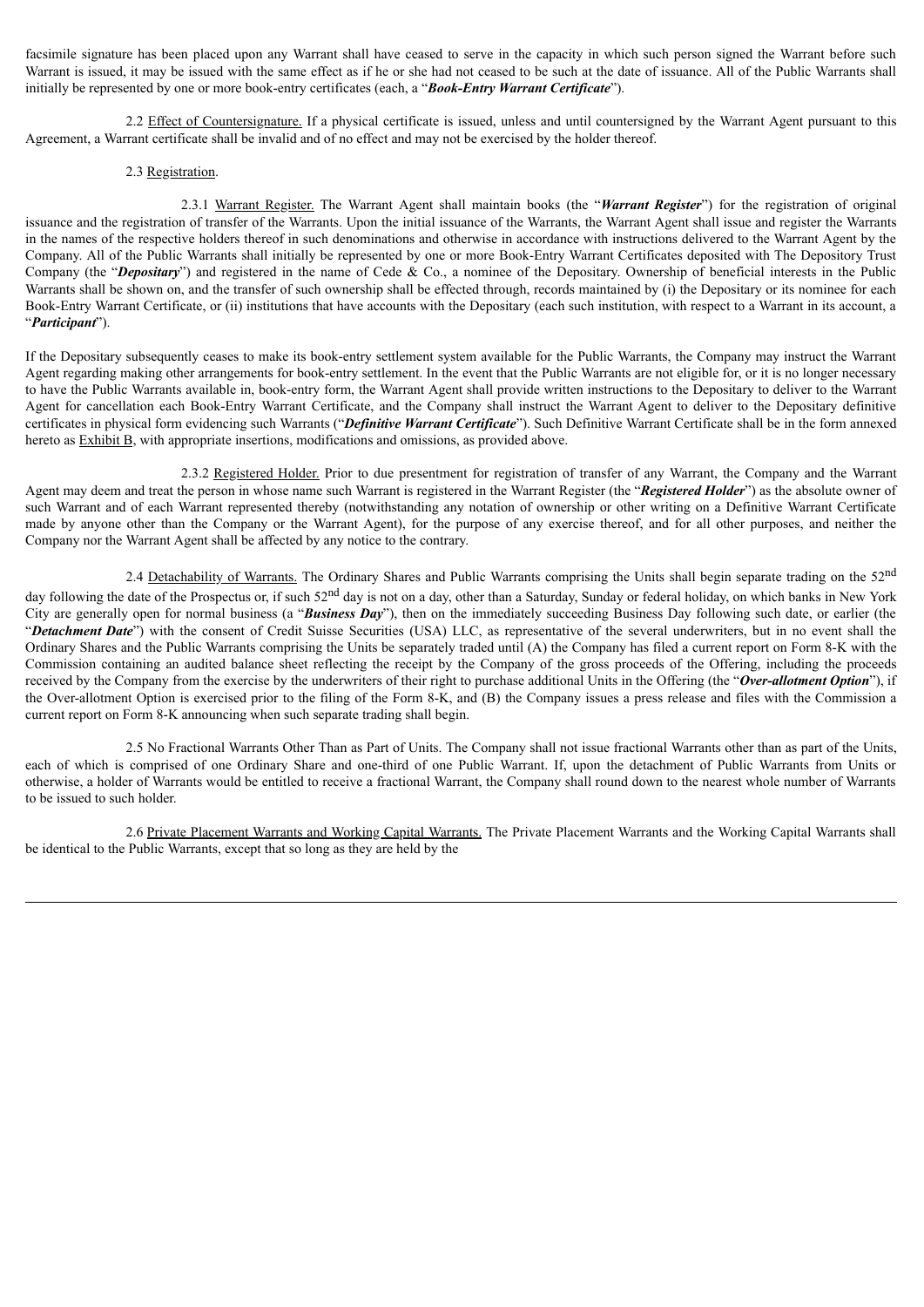Sponsor or any of its Permitted Transferees (as defined below), as applicable, the Private Placement Warrants and the Working Capital Warrants: (i) may be exercised for cash or on a "cashless basis," pursuant to subsection  $3.3.1(c)$  hereof, (ii) including the Ordinary Shares issuable upon exercise of the Private Placement Warrants and Working Capital Warrants, may not be transferred, assigned or sold until thirty (30) days after the completion by the Company of an initial Business Combination, (iii) shall not be redeemable by the Company pursuant to Section 6.1 hereof and (iv) shall only be redeemable by the Company pursuant to Section 6.2 if the Reference Value (as defined below) is less than \$18.00 per share (subject to adjustment in compliance with Section 4 hereof); provided, however, that in the case of clause (ii), the Private Placement Warrants and the Working Capital Warrants and any Ordinary Shares held by the Sponsor or any of its Permitted Transferees, as applicable, and issued upon exercise of the Private Placement Warrants and the Working Capital Warrants may be transferred by the holders thereof:

(a) to the Company's officers or directors, any affiliate or family member of any of the Company's officers or directors, any affiliate of the Sponsor or to any member(s) of the Sponsor or any of their affiliates;

(b) in the case of an individual, by gift to a member of such individual's immediate family or to a trust, the beneficiary of which is a member of such individual's immediate family, an affiliate of such individual or to a charitable organization;

(c) in the case of an individual, by virtue of the laws of descent and distribution upon death of such person;

(d) in the case of an individual, pursuant to a qualified domestic relations order;

(e) by private sales or transfers made in connection with any forward purchase agreement or similar arrangement or in connection with the consummation of an initial Business Combination at prices no greater than the price at which the Ordinary Shares or Warrants were originally purchased;

Sponsor;

(f) by virtue of the laws of the Cayman Islands or the limited liability company agreement of the Sponsor upon dissolution of the

(g) in the event of the Company's liquidation prior to the consummation of a Business Combination; and

(h) in the event that, subsequent to the consummation of an initial Business Combination, the Company completes a liquidation, merger, share exchange or other similar transaction which results in all of its shareholders having the right to exchange their Ordinary Shares for cash, securities or other property; provided, however, that, in the case of clauses (a) through (f), these transferees (the "*Permitted Transferees*") enter into a written agreement with the Company agreeing to be bound by the transfer restrictions in this Agreement and the other restrictions contained in the letter agreement, dated as of the date hereof, by and among the Company, the Sponsor and the Company's officers and directors.

2.7 Working Capital Warrants. Each of the Working Capital Warrants shall be identical to the Private Placement Warrants.

## 3. Terms and Exercise of Warrants.

3.1 Warrant Price. Each whole Warrant shall entitle the Registered Holder thereof, subject to the provisions of such Warrant and of this Agreement, to purchase from the Company the number of Ordinary Shares stated therein, at the price of \$11.50 per share, subject to the adjustments provided in Section 4 hereof and in the last sentence of this Section 3.1. The term "Warrant Price" as used in this Agreement shall mean the price per share at which the Ordinary Shares may be purchased at the time a Warrant is exercised. The Company in its sole discretion may lower the Warrant Price at any time prior to the Expiration Date (as defined below) for a period of not less than twenty (20) Business Days, provided, that the Company shall provide at least twenty (20) days prior written notice of such reduction to Registered Holders of the Warrants and, provided further that any such reduction shall be identical among all of the Warrants.

3.2 Duration of Warrants. A Warrant may be exercised only during the period (the "*Exercise Period*") commencing on the later of: (i) the date that is thirty (30) days after the first date on which the Company completes a merger, share exchange, asset acquisition, share purchase, reorganization or similar business combination, involving the Company and one or more businesses (a "*Business Combination*"), and (ii) the date that is twelve (12) months from the date of the closing of the Offering, and terminating at the earliest to occur of: (x) at 5:00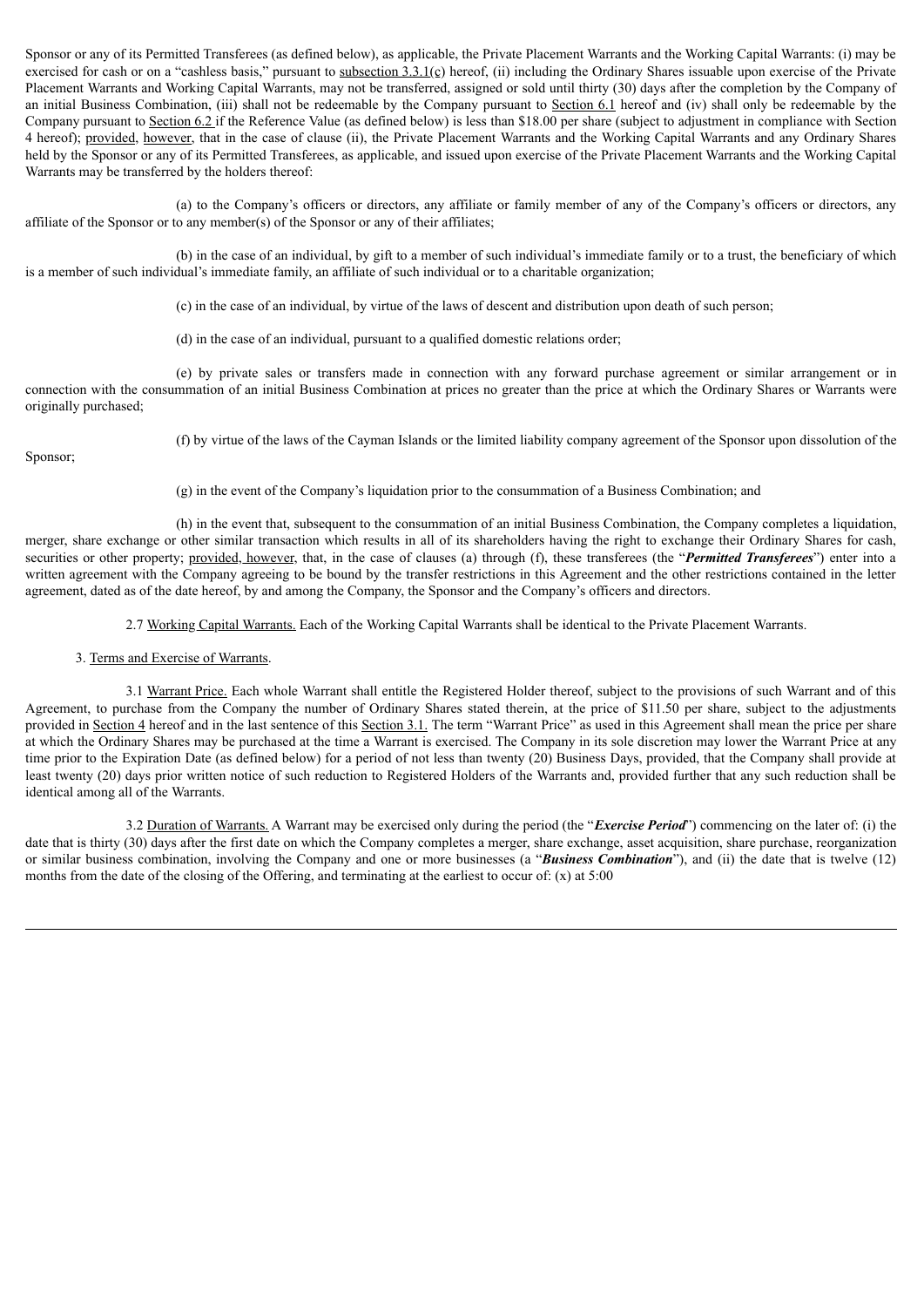p.m., New York City time on the date that is five (5) years after the date on which the Company completes its initial Business Combination, (y) the liquidation of the Company, and (z) other than with respect to the Private Placement Warrants and the Working Capital Warrants then held by the Sponsor or its Permitted Transferee, as applicable, with respect to a redemption pursuant to Section 6.1 hereof or, if the Reference Value equals or exceeds \$18.00 per share (subject to adjustment in compliance with Section 4 hereof), Section 6.2 hereof, at 5:00 p.m., New York City time on the Redemption Date (as defined below) as provided in Section 6.3 hereof (the "*Expiration Date*"); provided, however, that the exercise of any Warrant shall be subject to the satisfaction of any applicable conditions, as set forth in subsection 3.3.2 below, with respect to an effective registration statement. Except with respect to the right to receive the Redemption Price (as defined below) (other than with respect to a Private Placement Warrant or a Working Capital Warrant then held by the Sponsor or its Permitted Transferee, as applicable, in connection with a redemption pursuant to Section 6.1 hereof or, if the Reference Value equals or exceeds \$18.00 per share (subject to adjustment in compliance with Section 4 hereof), Section 6.2 hereof) in the event of a redemption (as set forth in Section 6 hereof), each outstanding Warrant (other than a Private Placement Warrant or a Working Capital Warrant then held by the Sponsor or its Permitted Transferees, as applicable, in the event of a redemption pursuant to Section 6.1 hereof or, if the Reference Value equals or exceeds \$18.00 per share (subject to adjustment in compliance with Section 4 hereof), Section 6.2 hereof) not exercised on or before the Expiration Date shall become void, and all rights thereunder and all rights in respect thereof under this Agreement shall cease at 5:00 p.m. New York City time on the Expiration Date. The Company in its sole discretion may extend the duration of the Warrants by delaying the Expiration Date; provided, that the Company shall provide at least twenty (20) days prior written notice of any such extension to Registered Holders of the Warrants and, provided further that any such extension shall be identical in duration among all the Warrants.

### 3.3 Exercise of Warrants.

3.3.1 Payment. Subject to the provisions of the Warrant and this Agreement, a Warrant may be exercised by the Registered Holder thereof by delivering to the Warrant Agent at its corporate trust department (i) the Definitive Warrant Certificate evidencing the Warrants to be exercised, or, in the case of a Book-Entry Warrant Certificate, the Warrants to be exercised (the "*Book-Entry Warrants*") on the records of the Depositary to an account of the Warrant Agent at the Depositary designated for such purposes in writing by the Warrant Agent to the Depositary from time to time, (ii) an election to purchase ("*Election to Purchase*") Ordinary Shares pursuant to the exercise of a Warrant, properly completed and executed by the Registered Holder on the reverse of the Definitive Warrant Certificate or, in the case of a Book-Entry Warrant Certificate, properly delivered by the Participant in accordance with the Depositary's procedures, and (iii) payment in full of the Warrant Price for each Ordinary Share as to which the Warrant is exercised and any and all applicable taxes due in connection with the exercise of the Warrant, the exchange of the Warrant for the Ordinary Shares and the issuance of such Ordinary Shares, as follows:

(a) in lawful money of the United States, in good certified check or good bank draft payable to the Warrant Agent or by wire transfer of immediately available funds;

#### (b) [Reserved];

(c) with respect to any Private Placement Warrant or Working Capital Warrant, so long as such Private Placement Warrant or Working Capital Warrant is held by the Sponsor or its Permitted Transferees, by surrendering the Warrants for that number of Ordinary Shares equal to (i) if in connection with the redemption of Private Placement Warrants or Working Capital Warrants pursuant to Section 6.2 here of, as provided in Section 6.2 hereof with respect to a Make Whole Exercise and (ii) in all other scenarios the quotient obtained by dividing (x) the product of the number of Ordinary Shares underlying the Warrants, multiplied by the excess of the "Sponsor Exercise Fair Market Value," as defined in this subsection  $3.3.1(c)$ , over the Warrant Price by (y) the Sponsor Exercise Fair Market Value. Solely for purposes of this subsection 3.3.1(c), the "Sponsor Exercise Fair Market Value" shall mean the average reported closing price of the Ordinary Shares for the ten (10) trading days ending on the third trading day prior to the date on which notice of exercise of the Warrant is sent to the Warrant Agent;

(d) on a cashless basis, as provided in Section 6.2 hereof with respect to a Make-Whole Exercise; or

(e) on a cashless basis as provided in Section 7.4 hereof.

3.3.2 Issuance of Ordinary Shares on Exercise. As soon as practicable after the exercise of any Warrant and the clearance of the funds in payment of the Warrant Price (if payment is pursuant to subsection 3.3.1(a)), the Company shall issue to the Registered Holder of such Warrant a book-entry position or certificate, as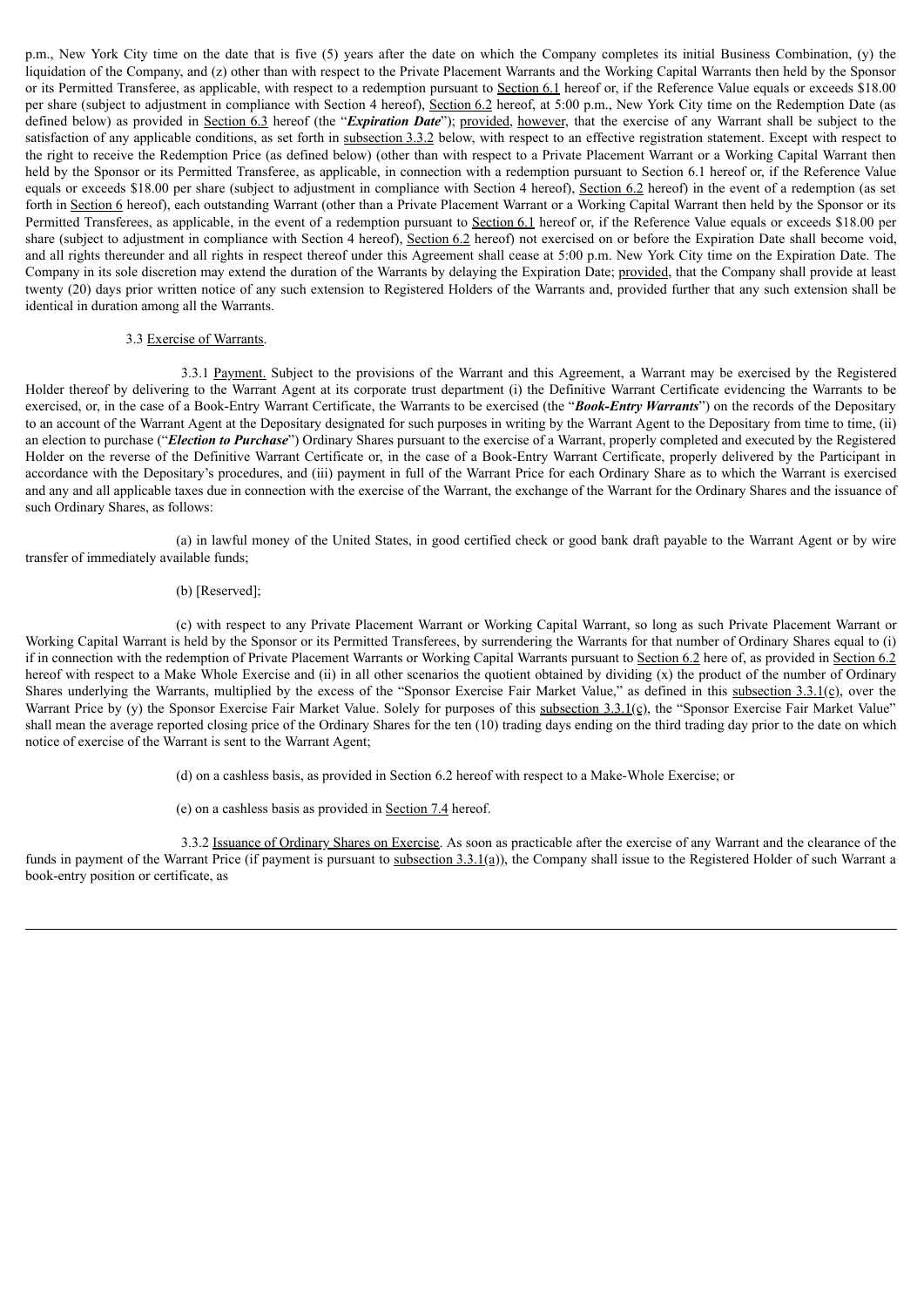applicable, for the number of Ordinary Shares to which he, she or it is entitled, registered in such name or names as may be directed by him, her or it, and if such Warrant shall not have been exercised in full, a new book-entry position or countersigned Warrant, as applicable, for the number of Ordinary Shares as to which such Warrant shall not have been exercised. If fewer than all the Warrants evidenced by a Book-Entry Warrant Certificate are exercised, a notation shall be made to the records maintained by the Depositary, its nominee for each Book-Entry Warrant Certificate, or a Participant, as appropriate, evidencing the balance of the Warrants remaining after such exercise. Notwithstanding the foregoing, the Company shall not be obligated to deliver any Ordinary Shares pursuant to the exercise of a Warrant and shall have no obligation to settle such Warrant exercise unless a registration statement under the Securities Act with respect to the Ordinary Shares underlying the Public Warrants is then effective and a prospectus relating thereto is current, subject to the Company's satisfying its obligations under Section 7.4. No Warrant shall be exercisable and the Company shall not be obligated to issue Ordinary Shares upon exercise of a Warrant unless the Ordinary Shares issuable upon such Warrant exercise have been registered, qualified or deemed to be exempt from registration or qualification under the securities laws of the state of residence of the Registered Holder of the Warrants. In the event that the conditions in the two immediately preceding sentences are not satisfied with respect to a Warrant, the holder of such Warrant shall not be entitled to exercise such Warrant and such Warrant may have no value and expire worthless, in which case the purchaser of a Unit containing such Public Warrant shall have paid the full purchase price for the Unit solely for the Ordinary Share underlying such Unit. In no event will the Company be required to net cash settle the Warrant exercise. The Company may require holders of Public Warrants to settle the Warrant on a "cashless basis" pursuant to Section 7.4. If, by reason of any exercise of Warrants on a "cashless basis," the holder of any Warrant would be entitled, upon the exercise of such Warrant, to receive a fractional interest in an Ordinary Share, the Company shall round down to the nearest whole number, the number of Ordinary Shares to be issued to such holder.

3.3.3 Valid Issuance. All Ordinary Shares issued upon the proper exercise of a Warrant in conformity with this Agreement shall be validly issued, fully paid and non-assessable.

3.3.4 Date of Issuance. Each person in whose name any book-entry position or certificate, as applicable, for Ordinary Shares is issued shall for all purposes be deemed to have become the holder of record of such Ordinary Shares on the date on which the Warrant, or book-entry position representing such Warrant, was surrendered and payment of the Warrant Price was made, irrespective of the date of delivery of such certificate in the case of a certificated Warrant, except that, if the date of such surrender and payment is a date when the share transfer books of the Company or bookentry system of the Warrant Agent are closed, such person shall be deemed to have become the holder of such Ordinary Shares at the close of business on the next succeeding date on which the share transfer books or book-entry system are open.

3.3.5 Maximum Percentage. A holder of a Warrant may notify the Company in writing in the event it elects to be subject to the provisions contained in this subsection 3.3.5; however, no holder of a Warrant shall be subject to this subsection 3.3.5 unless he, she or it makes such election. If the election is made by a holder, the Warrant Agent shall not effect the exercise of the holder's Warrant, and such holder shall not have the right to exercise such Warrant, to the extent that after giving effect to such exercise, such person (together with such person's affiliates), to the Warrant Agent's actual knowledge, would beneficially own in excess of 4.9% or 9.8% (or such other amount as a holder may specify) (the "*Maximum Percentage*") of the Ordinary Shares outstanding immediately after giving effect to such exercise. For purposes of the foregoing sentence, the aggregate number of Ordinary Shares beneficially owned by such person and its affiliates shall include the number of Ordinary Shares issuable upon exercise of the Warrant with respect to which the determination of such sentence is being made, but shall exclude Ordinary Shares that would be issuable upon (x) exercise of the remaining, unexercised portion of the Warrant beneficially owned by such person and its affiliates and (y) exercise or conversion of the unexercised or unconverted portion of any other securities of the Company beneficially owned by such person and its affiliates (including, without limitation, any convertible notes or convertible preferred shares or warrants) subject to a limitation on conversion or exercise analogous to the limitation contained herein. Except as set forth in the preceding sentence, for purposes of this paragraph, beneficial ownership shall be calculated in accordance with Section 13(d) of the Securities Exchange Act of 1934, as amended (the "*Exchange* **Act**"). For purposes of the Warrant, in determining the number of outstanding Ordinary Shares, the holder may rely on the number of outstanding Ordinary Shares as reflected in (1) the Company's most recent annual report on Form 10-K, quarterly report on Form 10-Q, current report on Form 8-K or other public filing with the Commission as the case may be, (2) a more recent public announcement by the Company or (3) any other notice by the Company or the Transfer Agent setting forth the number of Ordinary Shares outstanding. For any reason at any time, upon the written request of the holder of the Warrant, the Company shall, within two (2) Business Days, confirm orally and in writing to such holder the number of Ordinary Shares then outstanding. In any case, the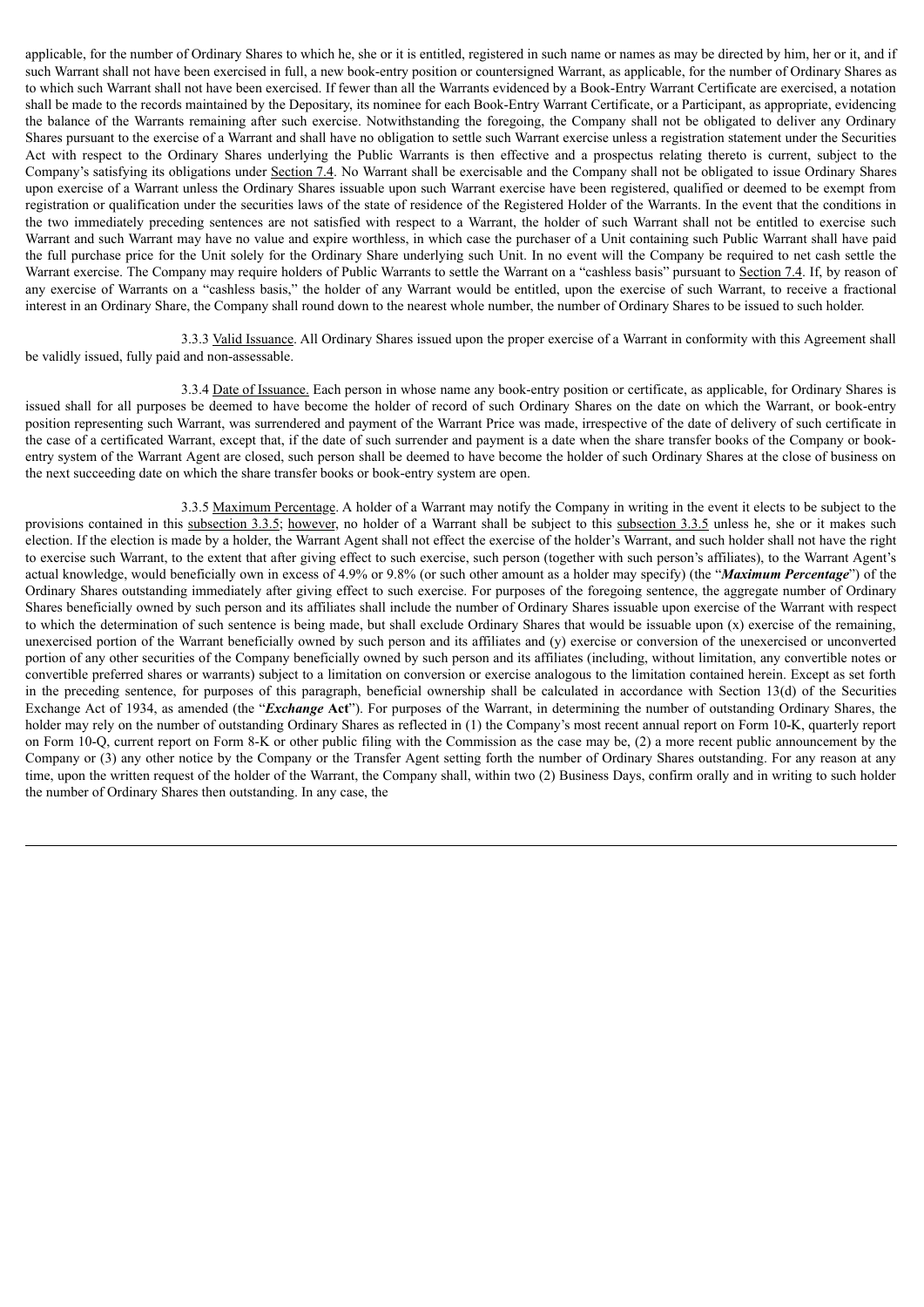number of outstanding Ordinary Shares shall be determined after giving effect to the conversion or exercise of equity securities of the Company by the holder and its affiliates since the date as of which such number of outstanding Ordinary Shares was reported. By written notice to the Company, the holder of a Warrant may from time to time increase or decrease the Maximum Percentage applicable to such holder to any other percentage specified in such notice; provided, however, that any such increase shall not be effective until the sixty-first (61st) day after such notice is delivered to the Company.

### 4. Adjustments.

#### 4.1 Share Capitalizations.

4.1.1 Split-Ups. If after the date hereof, and subject to the provisions of Section 4.6 below, the number of outstanding Ordinary Shares is increased by a share capitalization payable in Ordinary Shares, or by a split-up of Ordinary Shares or other similar event, then, on the effective date of such share capitalization, split-up or similar event, the number of Ordinary Shares issuable on exercise of each Warrant shall be increased in proportion to such increase in the outstanding Ordinary Shares. A rights offering to holders of the Ordinary Shares entitling holders to purchase Ordinary Shares at a price less than the "Historical Fair Market Value" (as defined below) shall be deemed a share capitalization of a number of Ordinary Shares equal to the product of (i) the number of Ordinary Shares actually sold in such rights offering (or issuable under any other equity securities sold in such rights offering that are convertible into or exercisable for Ordinary Shares) and multiplied by (ii) one (1) minus the quotient of (x) the price per Ordinary Share paid in such rights offering divided by (y) the Historical Fair Market Value. For purposes of this subsection 4.1.1, (i) if the rights offering is for securities convertible into or exercisable for Ordinary Shares, in determining the price payable for Ordinary Shares, there shall be taken into account any consideration received for such rights, as well as any additional amount payable upon exercise or conversion and (ii) "Historical Fair Market Value" means the volume weighted average price of the Ordinary Shares as reported during the ten (10) trading day period ending on the trading day prior to the first date on which the Ordinary Shares trade on the applicable exchange or in the applicable market, regular way, without the right to receive such rights. No Ordinary Shares shall be issued at less than their par value.

4.1.2 Extraordinary Dividends. If the Company, at any time while the Warrants are outstanding and unexpired, shall pay a dividend or make a distribution in cash, securities or other assets to the holders of Ordinary Shares on account of such Ordinary Shares (or other shares of the Company's share capital into which the Warrants are convertible), other than (a) as described in subsection 4.1.1 above, (b) Ordinary Cash Dividends (as defined below), (c) to satisfy the redemption rights of the holders of Ordinary Shares in connection with a proposed initial Business Combination, (d) to satisfy the redemption rights of the holders of Ordinary Shares in connection with a shareholder vote to amend the Company's amended and restated memorandum and articles of association (as amended from time to time, the "*Charter*") (A) to modify the substance or timing of the Company's obligation to allow redemption in connection with our initial business combination or to redeem 100% of the Ordinary Shares included in the Units sold in the Offering (the "*Public Shares*"**)** if the Company does not complete the Business Combination within the period set forth in the Charter or (B) with respect to any other material provisions relating to shareholders' rights or pre-initial Business Combination activity or (e) in connection with the redemption of Public Shares upon the failure of the Company to complete its initial Business Combination and any subsequent distribution of its assets upon its liquidation (any such non-excluded event being referred to herein as an "*Extraordinary Dividend*"), then the Warrant Price shall be decreased, effective immediately after the effective date of such Extraordinary Dividend, by the amount of cash and/or the fair market value (as determined by the Board, in good faith) of any securities or other assets paid on each Ordinary Share in respect of such Extraordinary Dividend. For purposes of this subsection 4.1.2, "*Ordinary Cash Dividends*" means any cash dividend or cash distribution which, when combined on a per share basis, with the per share amounts of all other cash dividends and cash distributions paid on the Ordinary Shares during the 365-day period ending on the date of declaration of such dividend or distribution (as adjusted to appropriately reflect any of the events referred to in other subsections of this Section 4 and excluding cash dividends or cash distributions that resulted in an adjustment to the Warrant Price or to the number of Ordinary Shares issuable on exercise of each Warrant) does not exceed \$0.50 (being 5% of the offering price of the Units in the Offering) but only with respect to the amount of the aggregate cash dividends or cash distributions equal to or less than \$0.50.

4.2 Aggregation of Shares. If after the date hereof, and subject to the provisions of Section 4.6 hereof, the number of outstanding Ordinary Shares is decreased by a consolidation, combination, reverse share split or reclassification of Ordinary Shares or other similar event, then, on the effective date of such consolidation,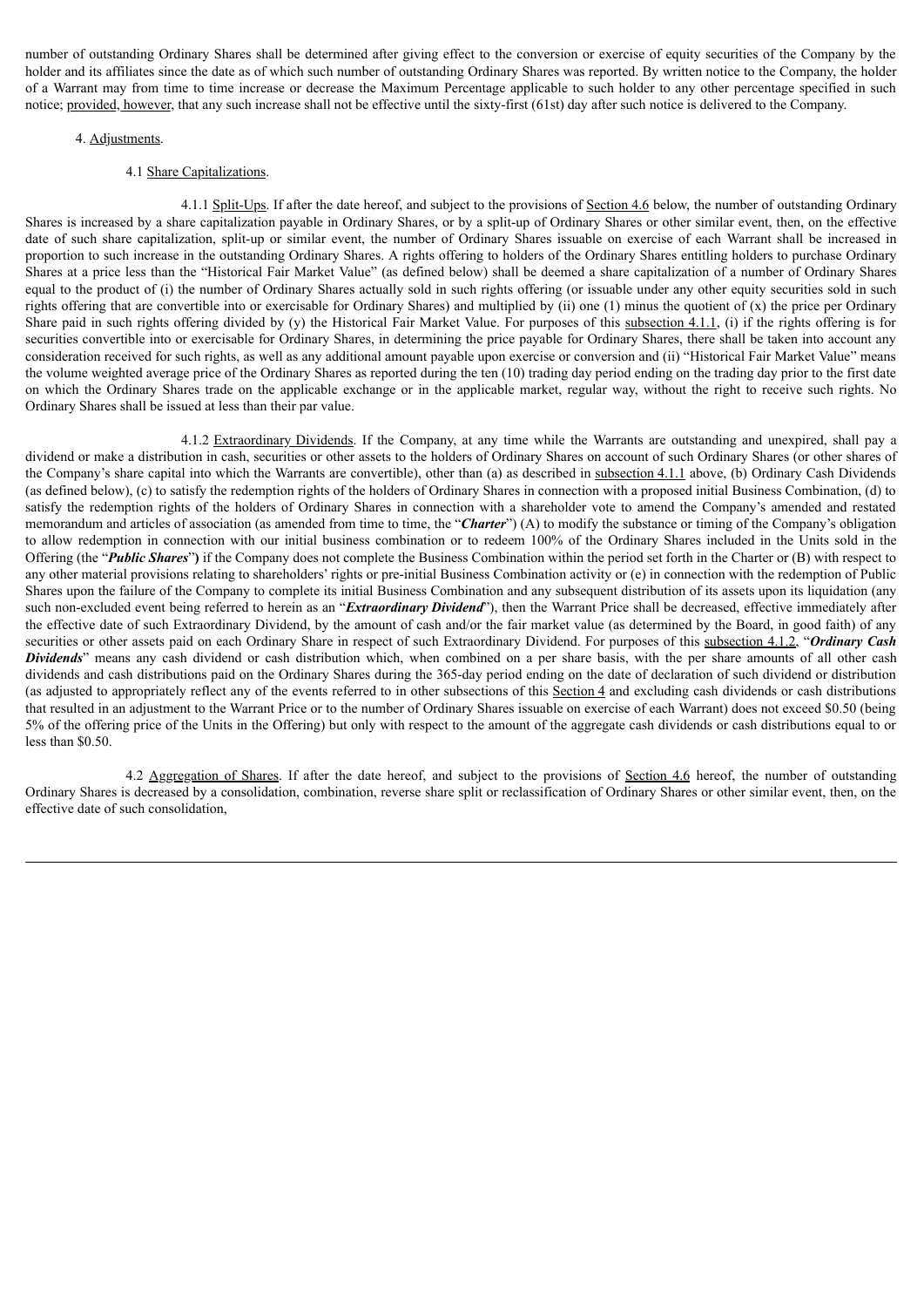combination, reverse share split, reclassification or similar event, the number of Ordinary Shares issuable on exercise of each Warrant shall be decreased in proportion to such decrease in outstanding Ordinary Shares.

### 4.3 Adjustments in Warrant Price.

4.3.1 Whenever the number of Ordinary Shares purchasable upon the exercise of the Warrants is adjusted, as provided in subsection 4.1.1 or Section 4.2 above, the Warrant Price shall be adjusted (to the nearest cent) by multiplying such Warrant Price immediately prior to such adjustment by a fraction (x) the numerator of which shall be the number of Ordinary Shares purchasable upon the exercise of the Warrants immediately prior to such adjustment, and (y) the denominator of which shall be the number of Ordinary Shares so purchasable immediately thereafter.

4.3.2 If (x) the Company issues additional Ordinary Shares or equity-linked securities for capital raising purposes in connection with the closing of the initial Business Combination at an issue price or effective issue price of less than \$9.20 per Ordinary Share (with such issue price or effective issue price to be determined in good faith by the Board and, in the case of any such issuance to the initial shareholders (as defined in the Prospectus) or their affiliates, without taking into account any Class B Ordinary Shares (as defined below) held by such shareholders or their affiliates, as applicable, prior to such issuance (the "*Newly Issued Price*")), (y) the aggregate gross proceeds from such issuances represent more than 60% of the total equity proceeds, and interest thereon, available for funding the initial Business Combination on the date of the completion of the Company's initial Business Combination (net of redemptions), and (z) the volume weighted average trading price of the Ordinary Shares during the 20 trading day period starting on the trading day prior to the day on which the Company consummates the Business Combination (such price, the "*Market Value*") is below \$9.20 per share, the Warrant Price shall be adjusted (to the nearest cent) to be equal to 115% of the higher of the Market Value and the Newly Issued Price, and the \$10.00 and \$18.00 per share redemption trigger prices described in Section 6.2 and Section 6.1, respectively, shall be adjusted (to the nearest cent) to be equal to 100% and 180%, respectively, of the higher of the Market Value and the Newly Issued Price.

4.4 Replacement of Securities upon Reorganization, etc. In case of any reclassification or reorganization of the outstanding Ordinary Shares (other than a change under subsections 4.1.1 or 4.1.2 or Section 4.2 hereof or that solely affects the par value of such Ordinary Shares), or in the case of any merger or consolidation of the Company with or into another entity or conversion of the Company as another entity (other than a consolidation or merger in which the Company is the continuing corporation and that does not result in any reclassification or reorganization of the outstanding Ordinary Shares), or in the case of any sale or conveyance to another entity of the assets or other property of the Company as an entirety or substantially as an entirety in connection with which the Company is dissolved, the holders of the Warrants shall thereafter have the right to purchase and receive, upon the basis and upon the terms and conditions specified in the Warrants and in lieu of the Ordinary Shares of the Company immediately theretofore purchasable and receivable upon the exercise of the rights represented thereby, the kind and amount of shares or other securities or property (including cash) receivable upon such reclassification, reorganization, merger or consolidation, or upon a dissolution following any such sale or transfer, that the holder of the Warrants would have received if such holder had exercised his, her or its Warrant(s) immediately prior to such event (the "*Alternative Issuance*"); provided, however, that (i) if the holders of the Ordinary Shares were entitled to exercise a right of election as to the kind or amount of securities, cash or other assets receivable upon such consolidation or merger, then the kind and amount of securities, cash or other assets constituting the Alternative Issuance for which each Warrant shall become exercisable shall be deemed to be the weighted average of the kind and amount received per share by the holders of the Ordinary Shares in such consolidation or merger that affirmatively make such election, and (ii) if a tender, exchange or redemption offer shall have been made to and accepted by the holders of the Ordinary Shares (other than a tender, exchange or redemption offer made by the Company in connection with redemption rights held by shareholders of the Company as provided for in the Charter or as a result of the redemption of Ordinary Shares by the Company if a proposed initial Business Combination is presented to the shareholders of the Company for approval) under circumstances in which, upon completion of such tender or exchange offer, the maker thereof, together with members of any group (within the meaning of Rule 13d-5(b)(1) under the Exchange Act (or any successor rule)) of which such maker is a part, and together with any affiliate or associate of such maker (within the meaning of Rule 12b-2 under the Exchange Act (or any successor rule)) and any members of any such group of which any such affiliate or associate is a part, own beneficially (within the meaning of Rule 13d-3 under the Exchange Act (or any successor rule)) more than 65% of the outstanding Ordinary Shares, the holder of a Warrant shall be entitled to receive as the Alternative Issuance, the highest amount of cash, securities or other property to which such holder would actually have been entitled as a shareholder if such Warrant holder had exercised the Warrant prior to the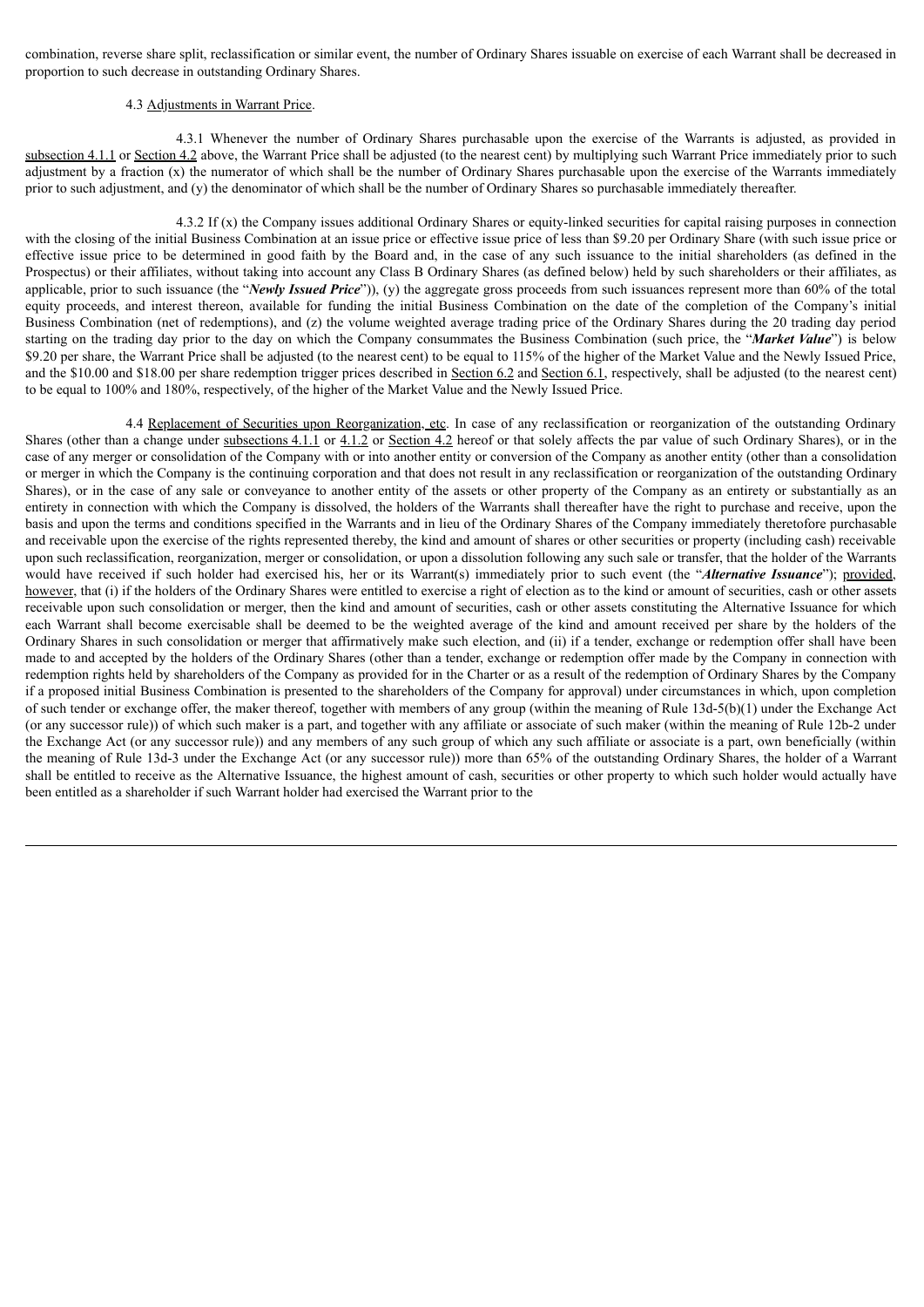expiration of such tender or exchange offer, accepted such offer and all of the Ordinary Shares held by such holder had been purchased pursuant to such tender or exchange offer, subject to adjustments (from and after the consummation of such tender or exchange offer) as nearly equivalent as possible to the adjustments provided for in this Section 4; provided further that if less than 70% of the consideration receivable by the holders of the Ordinary Shares in the applicable event is payable in the form of capital stock or shares in the successor entity that is listed for trading on a national securities exchange or is quoted in an established over-the-counter market, or is to be so listed for trading or quoted immediately following such event, and if the Registered Holder properly exercises the Warrant within thirty (30) days following the public disclosure of the consummation of such applicable event by the Company pursuant to a Current Report on Form 8-K filed with the Commission, the Warrant Price shall be reduced by an amount (in dollars) equal to the difference (but in no event less than zero) of (i) the Warrant Price in effect prior to such reduction minus (ii) (A) the Per Share Consideration (as defined below) minus (B) the Black-Scholes Warrant Value (as defined below). The "*Black-Scholes Warrant Value*" means the value of a Warrant immediately prior to the consummation of the applicable event based on the Black-Scholes Warrant Model for a Capped American Call on Bloomberg Financial Markets ("*Bloomberg*"). For purposes of calculating such amount, (1) Section 6 of this Agreement shall be taken into account, (2) the price of each Ordinary Share shall be the volume weighted average price of the Ordinary Shares as reported during the ten (10) trading day period ending on the trading day prior to the effective date of the applicable event, (3) the assumed volatility shall be the 90 day volatility obtained from the HVT function on Bloomberg determined as of the trading day immediately prior to the day of the announcement of the applicable event, and (4) the assumed risk-free interest rate shall correspond to the U.S. Treasury rate for a period equal to the remaining term of the Warrant. "*Per Share Consideration*" means (i) if the consideration paid to holders of the Ordinary Shares consists exclusively of cash, the amount of such cash per Ordinary Share, and (ii) in all other cases, the volume weighted average price of the Ordinary Shares as reported during the ten (10) trading day period ending on the trading day prior to the effective date of the applicable event. If any reclassification or reorganization also results in a change in Ordinary Shares covered by subsection 4.1.1, then such adjustment shall be made pursuant to subsection 4.1.1 or Sections 4.2, 4.3 and this Section 4.4. The provisions of this Section 4.4 shall similarly apply to successive reclassifications, reorganizations, mergers or consolidations, sales or other transfers. In no event will the Warrant Price be reduced to less than the par value per share issuable upon exercise of the Warrant.

4.5 Notices of Changes in Warrant. Upon every adjustment of the Warrant Price or the number of Ordinary Shares issuable upon exercise of a Warrant, the Company shall give written notice thereof to the Warrant Agent, which notice shall state the Warrant Price resulting from such adjustment and the increase or decrease, if any, in the number of Ordinary Shares purchasable at such price upon the exercise of a Warrant, setting forth in reasonable detail the method of calculation and the facts upon which such calculation is based. Upon the occurrence of any event specified in Sections 4.1, 4.2, 4.3 or 4.4, the Company shall give written notice of the occurrence of such event to each holder of a Warrant, at the last address set forth for such holder in the Warrant Register, of the record date or the effective date of the event. Failure to give such notice, or any defect therein, shall not affect the legality or validity of such event.

4.6 No Fractional Shares. Notwithstanding any provision contained in this Agreement to the contrary, the Company shall not issue fractional Ordinary Shares upon the exercise of Warrants. If, by reason of any adjustment made pursuant to this Section 4, the holder of any Warrant would be entitled, upon the exercise of such Warrant, to receive a fractional interest in a share, the Company shall, upon such exercise, round down to the nearest whole number the number of Ordinary Shares to be issued to such holder.

4.7 Form of Warrant. The form of Warrant need not be changed because of any adjustment pursuant to this Section 4, and Warrants issued after such adjustment may state the same Warrant Price and the same number of Ordinary Shares as is stated in the Warrants initially issued pursuant to this Agreement; provided, however, that the Company may at any time in its sole discretion make any change in the form of Warrant that the Company may deem appropriate and that does not affect the substance thereof, and any Warrant thereafter issued or countersigned, whether in exchange or substitution for an outstanding Warrant or otherwise, may be in the form as so changed.

4.8 Other Events. In case any event shall occur affecting the Company as to which none of the provisions of preceding subsections of this Section 4 are strictly applicable, but which would require an adjustment to the terms of the Warrants in order to (i) avoid an adverse impact on the Warrants and (ii) effectuate the intent and purpose of this Section 4, then, in each such case, the Company shall appoint a firm of independent public accountants, investment banking or other appraisal firm of recognized national standing, which shall give its opinion as to whether or not any adjustment to the rights represented by the Warrants is necessary to effectuate the intent and purpose of this Section 4 and, if they determine that an adjustment is necessary, the terms of such adjustment. The Company shall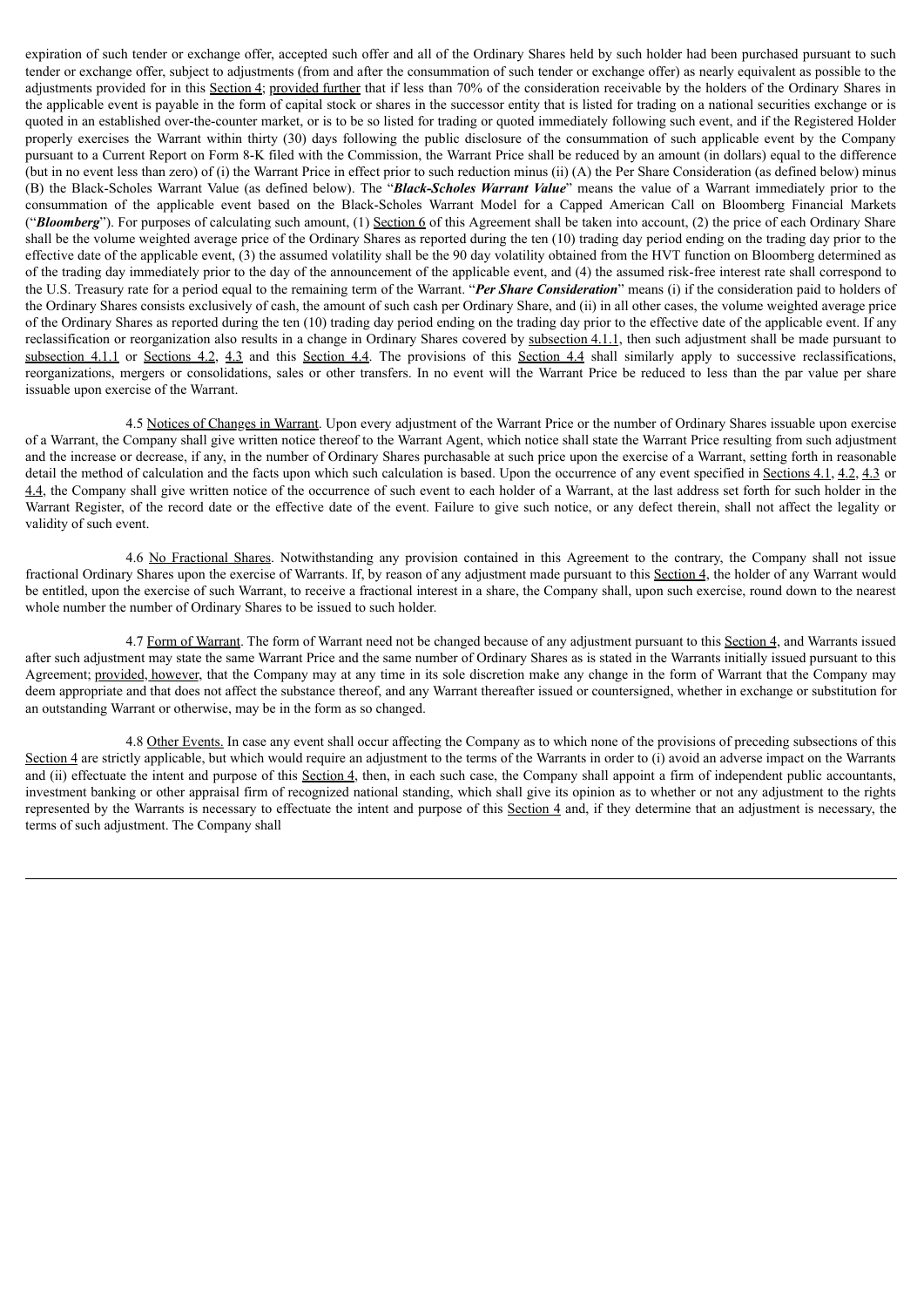adjust the terms of the Warrants in a manner that is consistent with any adjustment recommended in such opinion.

4.9 No Adjustment. For the avoidance of doubt, no adjustment shall be made to the terms of the Warrants solely as a result of an adjustment to the conversion ratio of the Company's Class B ordinary shares (the "*Class B Ordinary Shares*") into Ordinary Shares or the conversion of the Class B Ordinary Shares into Ordinary Shares, in each case, pursuant to the Charter.

## 5. Transfer and Exchange of Warrants.

5.1 Registration of Transfer. The Warrant Agent shall register the transfer, from time to time, of any outstanding Warrant upon the Warrant Register, upon surrender of such Warrant for transfer, in the case of a certificated Warrant, properly endorsed with signatures properly guaranteed and accompanied by appropriate instructions for transfer. Upon any such transfer, a new Warrant representing an equal aggregate number of Warrants shall be issued and the old Warrant shall be cancelled by the Warrant Agent. In the case of certificated Warrants, the Warrants so cancelled shall be delivered by the Warrant Agent to the Company from time to time upon request.

5.2 Procedure for Surrender of Warrants. Warrants may be surrendered to the Warrant Agent, together with a written request for exchange or transfer, and thereupon the Warrant Agent shall issue in exchange therefor one or more new Warrants as requested by the Registered Holder of the Warrants so surrendered, representing an equal aggregate number of Warrants; provided, however, that except as otherwise provided herein or in any Book-Entry Warrant Certificate or Definitive Warrant Certificate, each Book-Entry Warrant Certificate and Definitive Warrant Certificate may be transferred only in whole and only to the Depositary, to another nominee of the Depositary, to a successor depository, or to a nominee of a successor depository; provided further, however, that in the event that a Warrant surrendered for transfer bears a restrictive legend (as in the case of the Private Placement Warrants and the Working Capital Warrants), the Warrant Agent shall not cancel such Warrant and issue new Warrants in exchange thereof until the Warrant Agent has received an opinion of counsel for the Company stating that such transfer may be made and indicating whether the new Warrants must also bear a restrictive legend.

5.3 Fractional Warrants. The Warrant Agent shall not be required to effect any registration of transfer or exchange which shall result in the issuance of a warrant certificate or book-entry position for a fraction of a warrant, except as part of the Units.

5.4 Service Charges. No service charge shall be made for any exchange or registration of transfer of Warrants.

5.5 Warrant Execution and Countersignature. The Warrant Agent is hereby authorized to countersign and to deliver, in accordance with the terms of this Agreement, the Warrants required to be issued pursuant to the provisions of this Section 5, and the Company, whenever required by the Warrant Agent, shall supply the Warrant Agent with Warrants duly executed on behalf of the Company for such purpose.

5.6 Transfer of Warrants. Prior to the Detachment Date, the Public Warrants may be transferred or exchanged only together with the Unit in which such Warrant is included, and only for the purpose of effecting, or in conjunction with, a transfer or exchange of such Unit. Furthermore, each transfer of a Unit on the register relating to such Units shall operate also to transfer the Warrants included in such Unit. Notwithstanding the foregoing, the provisions of this Section 5.6 shall have no effect on any transfer of Warrants on and after the Detachment Date.

## 6. Redemption.

6.1 Redemption of Warrants When the Price per Ordinary Share Equals or Exceeds \$18.00. Subject to Section 6.5 hereof, not less than all of the outstanding Warrants may be redeemed, at the option of the Company, at any time while they are exercisable and prior to their expiration, at the office of the Warrant Agent, upon notice to the Registered Holders of the Warrants, as described in Section 6.3 below, at a Redemption Price of \$0.01 per Warrant; provided that (a) the Reference Value (as defined below) equals or exceeds \$18.00 per share (subject to adjustment in compliance with Section 4 hereof), and (b) there is an effective registration statement covering the Ordinary Shares issuable upon exercise of the Warrants, and a current prospectus relating thereto, available throughout the 30-day Redemption Period (as defined in Section 6.3 below).

6.2 Redemption of Warrants When the Price per Ordinary Share Equals or Exceeds \$10.00. Subject to Section 6.5 hereof, not less than all of the outstanding Warrants may be redeemed, at the option of the Company, at any time while they are exercisable and prior to their expiration, at the office of the Warrant Agent, upon notice to the Registered Holders of the Warrants, as described in Section 6.3 below, at a Redemption Price of \$0.10 per Warrant,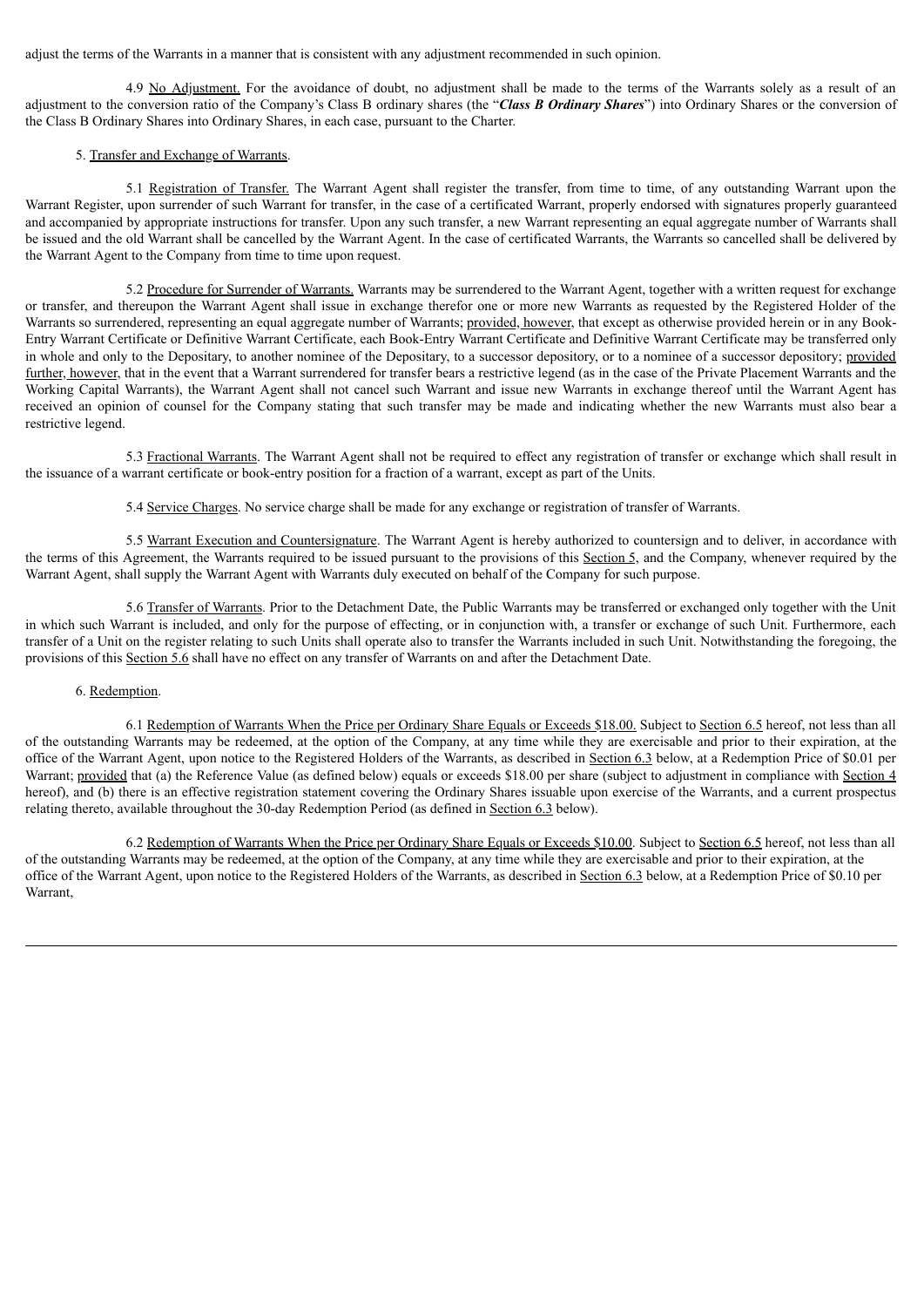provided that (i) the Reference Value equals or exceeds \$10.00 per share (subject to adjustment in compliance with Section 4 hereof) and (ii) if the Reference Value is less than \$18.00 per share (subject to adjustment in compliance with Section 4 hereof), the Private Placement Warrants and Working Capital Warrants are also concurrently called for redemption on the same terms as the outstanding Public Warrants. During the 30-day Redemption Period in connection with a redemption pursuant to this Section 6.2, Registered Holders of the Warrants may elect to exercise their Warrants on a "cashless basis" pursuant to subsection 3.3.1 and receive a number of Ordinary Shares determined by reference to the table below, based on the Redemption Date (calculated for purposes of the table as the period to expiration of the Warrants) and the "Redemption Fair Market Value" (as such term is defined in this Section 6.2) (a "*Make-Whole Exercise*")*.* Solely for purposes of this Section 6.2, the "Redemption Fair Market Value" shall mean the volume weighted average price of the Ordinary Shares for the ten (10) trading days immediately following the date on which notice of redemption pursuant to this Section 6.2 is sent to the Registered Holders. In connection with any redemption pursuant to this Section 6.2, the Company shall provide the Registered Holders with the Redemption Fair Market Value no later than one (1) Business Day after the ten (10) trading day period described above ends.

| <b>Redemption Date</b>   |              | <b>Redemption Fair Market Value of Class A ordinary shares</b> |       |       |       |       |       |       |              |
|--------------------------|--------------|----------------------------------------------------------------|-------|-------|-------|-------|-------|-------|--------------|
| (period to<br>expiration |              |                                                                |       |       |       |       |       |       |              |
| of warrants)             | $\leq 10.00$ | 11.00                                                          | 12.00 | 13.00 | 14.00 | 15.00 | 16.00 | 17.00 | $\geq 18.00$ |
| 60 months                | 0.261        | 0.280                                                          | 0.297 | 0.311 | 0.324 | 0.337 | 0.348 | 0.358 | 0.361        |
| 57 months                | 0.257        | 0.277                                                          | 0.294 | 0.310 | 0.324 | 0.337 | 0.348 | 0.358 | 0.361        |
| 54 months                | 0.252        | 0.272                                                          | 0.291 | 0.307 | 0.322 | 0.335 | 0.347 | 0.357 | 0.361        |
| 51 months                | 0.246        | 0.268                                                          | 0.287 | 0.304 | 0.320 | 0.333 | 0.346 | 0.357 | 0.361        |
| 48 months                | 0.241        | 0.263                                                          | 0.283 | 0.301 | 0.317 | 0.332 | 0.344 | 0.356 | 0.361        |
| 45 months                | 0.235        | 0.258                                                          | 0.279 | 0.298 | 0.315 | 0.330 | 0.343 | 0.356 | 0.361        |
| 42 months                | 0.228        | 0.252                                                          | 0.274 | 0.294 | 0.312 | 0.328 | 0.342 | 0.355 | 0.361        |
| 39 months                | 0.221        | 0.246                                                          | 0.269 | 0.290 | 0.309 | 0.325 | 0.340 | 0.354 | 0.361        |
| 36 months                | 0.213        | 0.239                                                          | 0.263 | 0.285 | 0.305 | 0.323 | 0.339 | 0.353 | 0.361        |
| 33 months                | 0.205        | 0.232                                                          | 0.257 | 0.280 | 0.301 | 0.320 | 0.337 | 0.352 | 0.361        |
| 30 months                | 0.196        | 0.224                                                          | 0.250 | 0.274 | 0.297 | 0.316 | 0.335 | 0.351 | 0.361        |
| 27 months                | 0.185        | 0.214                                                          | 0.242 | 0.268 | 0.291 | 0.313 | 0.332 | 0.350 | 0.361        |
| 24 months                | 0.173        | 0.204                                                          | 0.233 | 0.260 | 0.285 | 0.308 | 0.329 | 0.348 | 0.361        |
| 21 months                | 0.161        | 0.193                                                          | 0.223 | 0.252 | 0.279 | 0.304 | 0.326 | 0.347 | 0.361        |
| 18 months                | 0.146        | 0.179                                                          | 0.211 | 0.242 | 0.271 | 0.298 | 0.322 | 0.345 | 0.361        |
| 15 months                | 0.130        | 0.164                                                          | 0.197 | 0.230 | 0.262 | 0.291 | 0.317 | 0.342 | 0.361        |
| 12 months                | 0.111        | 0.146                                                          | 0.181 | 0.216 | 0.250 | 0.282 | 0.312 | 0.339 | 0.361        |
| 9 months                 | 0.090        | 0.125                                                          | 0.162 | 0.199 | 0.237 | 0.272 | 0.305 | 0.336 | 0.361        |
| 6 months                 | 0.065        | 0.099                                                          | 0.137 | 0.178 | 0.219 | 0.259 | 0.296 | 0.331 | 0.361        |
| 3 months                 | 0.034        | 0.065                                                          | 0.104 | 0.150 | 0.197 | 0.243 | 0.286 | 0.326 | 0.361        |
| 0 months                 |              |                                                                | 0.042 | 0.115 | 0.179 | 0.233 | 0.281 | 0.323 | 0.361        |

The exact Redemption Fair Market Value and Redemption Date may not be set forth in the table above, in which case, if the Redemption Fair Market Value is between two values in the table or the Redemption Date is between two redemption dates in the table, the number of Ordinary Shares to be issued for each Warrant exercised in a Make-Whole Exercise will be determined by a straight-line interpolation between the number of shares set forth for the higher and lower Redemption Fair Market Values and the earlier and later redemption dates, as applicable, based on a 365- or 366-day year, as applicable.

The share prices set forth in the column headings of the table above shall be adjusted as of any date on which the number of shares issuable upon exercise of a Warrant or the Warrant Price is adjusted pursuant to Section 4 hereof. In the event of a Warrant Price adjustment pursuant to Section  $4.3$ , the adjusted share prices in the column headings shall equal the share prices immediately such adjustment, multiplied by a fraction, the numerator of which is the Warrant Price after such adjustment and the denominator of which is the Warrant Price immediately after such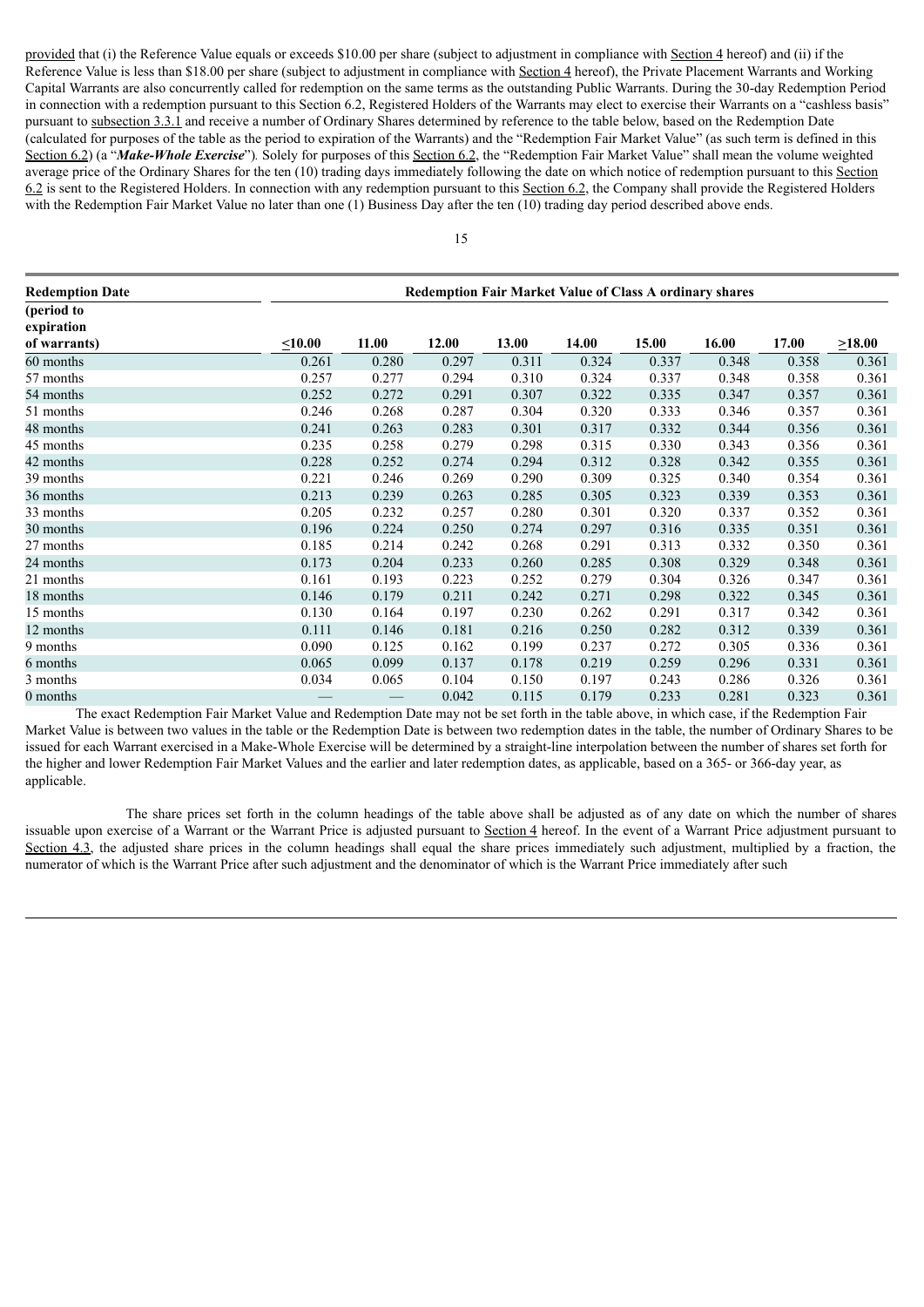adjustment. In such an event, the number of shares in the table above shall be adjusted by multiplying such share amounts by a fraction, the numerator of which is the number of shares deliverable upon exercise of a Warrant immediately prior to such adjustment and the denominator of which is the number of shares deliverable upon exercise of a Warrant as so adjusted. If the Warrant Price is adjusted pursuant to Section 4.4, the adjusted share prices set forth in the column headings of the table above shall be multiplied by a fraction, the numerator of which is the higher of the Market Value and the Newly Issued Price and the denominator of which is \$10.00. In no event will the number of shares issued in connection with a Make-Whole Exercise exceed 0.361 Ordinary Shares per Warrant (subject to adjustment).

6.3 Date Fixed for, and Notice of, Redemption; Redemption Price; Reference Value. In the event that the Company elects to redeem the Warrants pursuant to Sections 6.1 or 6.2, the Company shall fix a date for the redemption (the "*Redemption Date*")*.* Notice of redemption shall be mailed by first class mail, postage prepaid, by the Company not less than thirty (30) days prior to the Redemption Date (such period, the "*30-day Redemption Period*") to the Registered Holders of the Warrants to be redeemed at their last addresses as they shall appear on the registration books. Any notice mailed in the manner herein provided shall be conclusively presumed to have been duly given whether or not the Registered Holder received such notice. As used in this Agreement, (a) "*Redemption Price*" shall mean the price per Warrant at which any Warrants are redeemed pursuant to Sections 6.1 or 6.2 and (b) "*Reference Value*" shall mean the last reported sales price of the Ordinary Shares for any twenty (20) trading days within the thirty (30) trading-day period ending on the third trading day prior to the date on which notice of the redemption is given.

6.4 Exercise After Notice of Redemption. The Warrants may be exercised, for cash (or on a "cashless basis" in accordance with Section 6.2 of this Agreement) at any time after notice of redemption shall have been given by the Company pursuant to Section 6.3 hereof and prior to the Redemption Date. On and after the Redemption Date, the record holder of the Warrants shall have no further rights except to receive, upon surrender of the Warrants, the Redemption Price.

6.5 Exclusion of Private Placement Warrants and Working Capital Warrants. The Company agrees that (a) the redemption rights provided in Section 6.1 hereof shall not apply to the Private Placement Warrants or the Working Capital Warrants if at the time of the redemption such Private Placement Warrants or Working Capital Warrants continue to be held by the Sponsor or any of its Permitted Transferees, as applicable and (b) if the Reference Value equals or exceeds \$18.00 per share (subject to adjustment in compliance with Section 4 hereof), the redemption rights provided in Section 6.2 hereof shall not apply to the Private Placement Warrants or Working Capital Warrants if at the time of the redemption such Private Placement Warrants or Working Capital Warrants continue to be held by the Sponsor or any of its Permitted Transferees, as applicable. However, once such Private Placement Warrants or Working Capital Warrants are transferred (other than to Permitted Transferees under Section 2.6), the Company may redeem the Private Placement Warrants and the Working Capital Warrants pursuant to Section 6.1 or 6.2 hereof, provided that the criteria for redemption are met, including the opportunity of the holder of such Private Placement Warrants or Working Capital Warrants to exercise the Private Placement Warrants and the Working Capital Warrants prior to redemption pursuant to Section 6.4. Private Placement Warrants and Working Capital Warrants that are transferred to persons other than Permitted Transferees shall upon such transfer cease to be Private Placement Warrants or Working Capital Warrants and shall become Public Warrants under this Agreement.

## 7. Other Provisions Relating to Rights of Holders of Warrants.

7.1 No Rights as Shareholder. A Warrant does not entitle the Registered Holder thereof to any of the rights of a shareholder of the Company, including, without limitation, the right to receive dividends, or other distributions, exercise any preemptive rights to vote or to consent or to receive notice as shareholders in respect of the general meeting or the appointment of directors of the Company or any other matter.

7.2 Lost, Stolen, Mutilated, or Destroyed Warrants. If any Warrant is lost, stolen, mutilated, or destroyed, the Company and the Warrant Agent may on such terms as to indemnity or otherwise as they may in their discretion impose (which shall, in the case of a mutilated Warrant, include the surrender thereof), issue a new Warrant of like denomination, tenor, and date as the Warrant so lost, stolen, mutilated, or destroyed. Any such new Warrant shall constitute a substitute contractual obligation of the Company, whether or not the allegedly lost, stolen, mutilated, or destroyed Warrant shall be at any time enforceable by anyone.

7.3 Reservation of Ordinary Shares. The Company shall at all times reserve and keep available a number of its authorized but unissued Ordinary Shares that shall be sufficient to permit the exercise in full of all outstanding Warrants issued pursuant to this Agreement.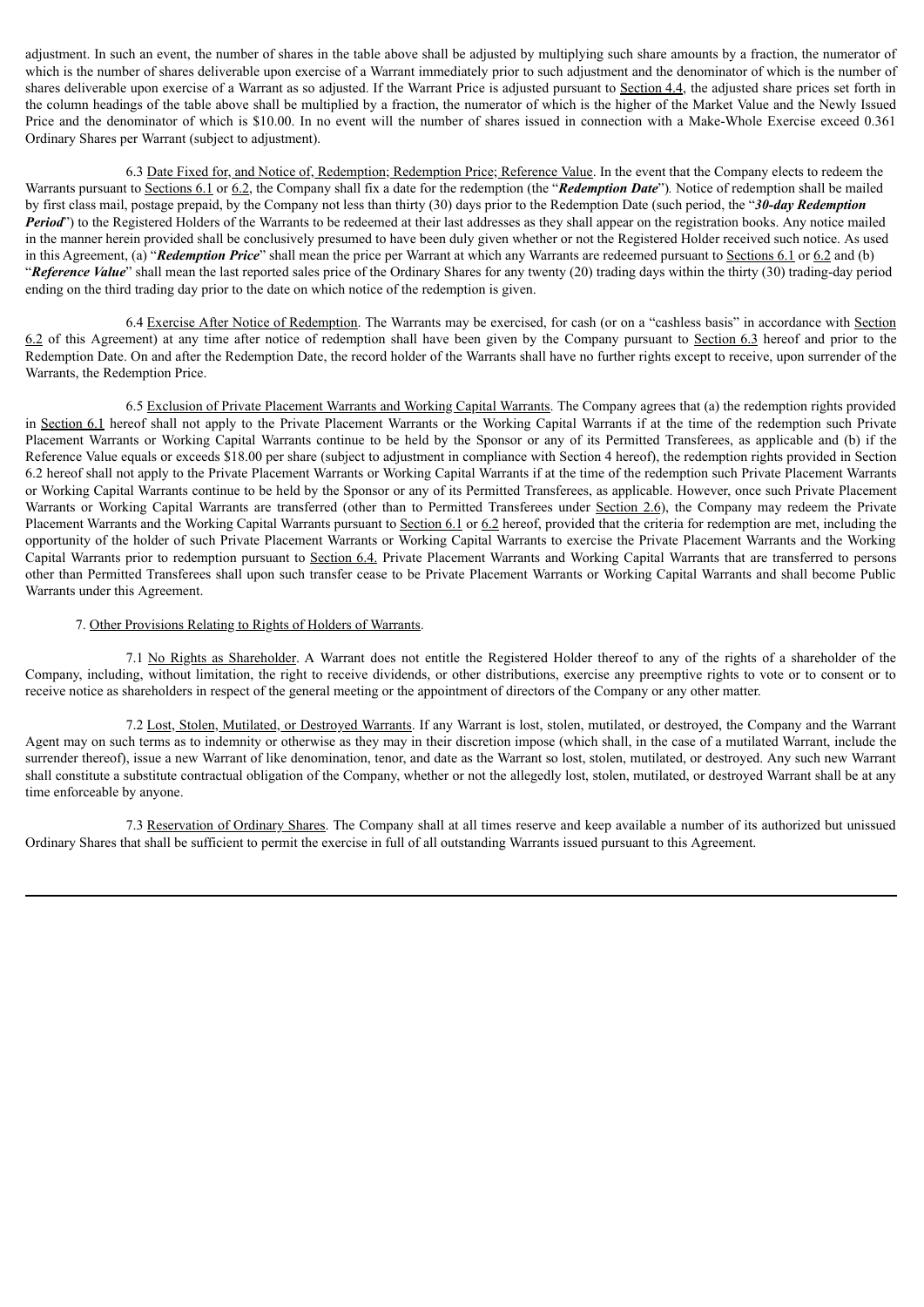## 7.4 Registration of Ordinary Shares; Cashless Exercise at Company's Option.

7.4.1 Registration of the Ordinary Shares. The Company agrees that as soon as practicable, but in no event later than fifteen (15) Business Days after the closing of its initial Business Combination, it shall use its commercially reasonable efforts to file with the Commission a registration statement registering, under the Securities Act, the issuance of the Ordinary Shares issuable upon exercise of the Warrants. The Company shall use its commercially reasonable efforts to cause the same to become effective and to maintain the effectiveness of such registration statement, and a current prospectus relating thereto, until the expiration or redemption of the Warrants in accordance with the provisions of this Agreement. If any such registration statement has not been declared effective by the 60th Business Day following the closing of the Business Combination, holders of the Warrants shall have the right, during the period beginning on the 61st Business Day after the closing of the Business Combination and ending upon such registration statement being declared effective by the Commission, and during any other period when the Company shall fail to have maintained an effective registration statement covering the Ordinary Shares issuable upon exercise of the Warrants, to exercise such Warrants on a "cashless basis," pursuant to subsection 3.3.1, by exchanging the Warrants (in accordance with Section  $3(a)(9)$  of the Securities Act (or any successor rule) or another exemption) for that number of Ordinary Shares equal to the lesser of (A) quotient obtained by dividing (x) the product of the number of Ordinary Shares underlying the Warrants, multiplied by the excess of the "Fair Market Value" (as defined below) over the Warrant Price by (y) the Fair Market Value and (B) 0.361. Solely for purposes of this subsection 7.4.1, "Fair Market Value" shall mean the volume weighted average price of the Ordinary Shares for the ten (10) trading day period ending on the trading day prior to the date that notice of exercise is received by the Warrant Agent from the holder of such Warrants or its securities broker or intermediary. The date that notice of cashless exercise is received by the Warrant Agent shall be conclusively determined by the Warrant Agent. In connection with the "cashless exercise" of a Public Warrant, the Company shall, upon request, provide the Warrant Agent with an opinion of counsel for the Company (which shall be an outside law firm with securities law experience) stating that (i) the exercise of the Warrants on a cashless basis in accordance with this subsection 7.4.1 is not required to be registered under the Securities Act and (ii) the Ordinary Shares issued upon such exercise shall be freely tradable under United States federal securities laws by anyone who is not an affiliate (as such term is defined in Rule 144 under the Securities Act (or any successor rule)) of the Company and, accordingly, shall not be required to bear a restrictive legend. Except as provided in subsection 7.4.2, for the avoidance of any doubt, unless and until all of the Warrants have been exercised or have expired, the Company shall continue to be obligated to comply with its registration obligations under the first three sentences of this subsection 7.4.1.

7.4.2 Cashless Exercise at Company's Option. If the Ordinary Shares are at the time of any exercise of a Warrant not listed on a national securities exchange such that they satisfy the definition of "covered securities" under Section 18(b)(1) of the Securities Act (or any successor rule), the Company may, at its option, require holders of Public Warrants who exercise Public Warrants to exercise such Public Warrants on a "cashless basis" in accordance with Section  $3(a)(9)$  of the Securities Act (or any successor rule) as described in subsection 7.4.1 and (i) in the event the Company so elects, the Company shall not be required to file or maintain in effect a registration statement for the registration, under the Securities Act, of the Ordinary Shares issuable upon exercise of the Warrants, notwithstanding anything in this Agreement to the contrary or (ii) if the Company does not so elect, the Company agrees to use its commercially reasonable efforts to register or qualify for sale the Ordinary Shares issuable upon exercise of the Public Warrants under the blue sky laws of the state of residence of the exercising Public Warrant holder to the extent an exemption is not available.

#### 8. Concerning the Warrant Agent and Other Matters.

8.1 Payment of Taxes. The Company shall from time to time promptly pay all taxes and charges that may be imposed upon the Company or the Warrant Agent in respect of the issuance or delivery of Ordinary Shares upon the exercise of the Warrants, but the Company shall not be obligated to pay any transfer taxes in respect of the Warrants or such Ordinary Shares.

## 8.2 Resignation, Consolidation, or Merger of Warrant Agent.

8.2.1 Appointment of Successor Warrant Agent. The Warrant Agent, or any successor to it hereafter appointed, may resign its duties and be discharged from all further duties and liabilities hereunder after giving sixty (60) days' notice in writing to the Company. If the office of the Warrant Agent becomes vacant by resignation or incapacity to act or otherwise, the Company shall appoint in writing a successor Warrant Agent in place of the Warrant Agent. If the Company shall fail to make such appointment within a period of thirty (30) days after it has been notified in writing of such resignation or incapacity by the Warrant Agent or by the holder of a Warrant (who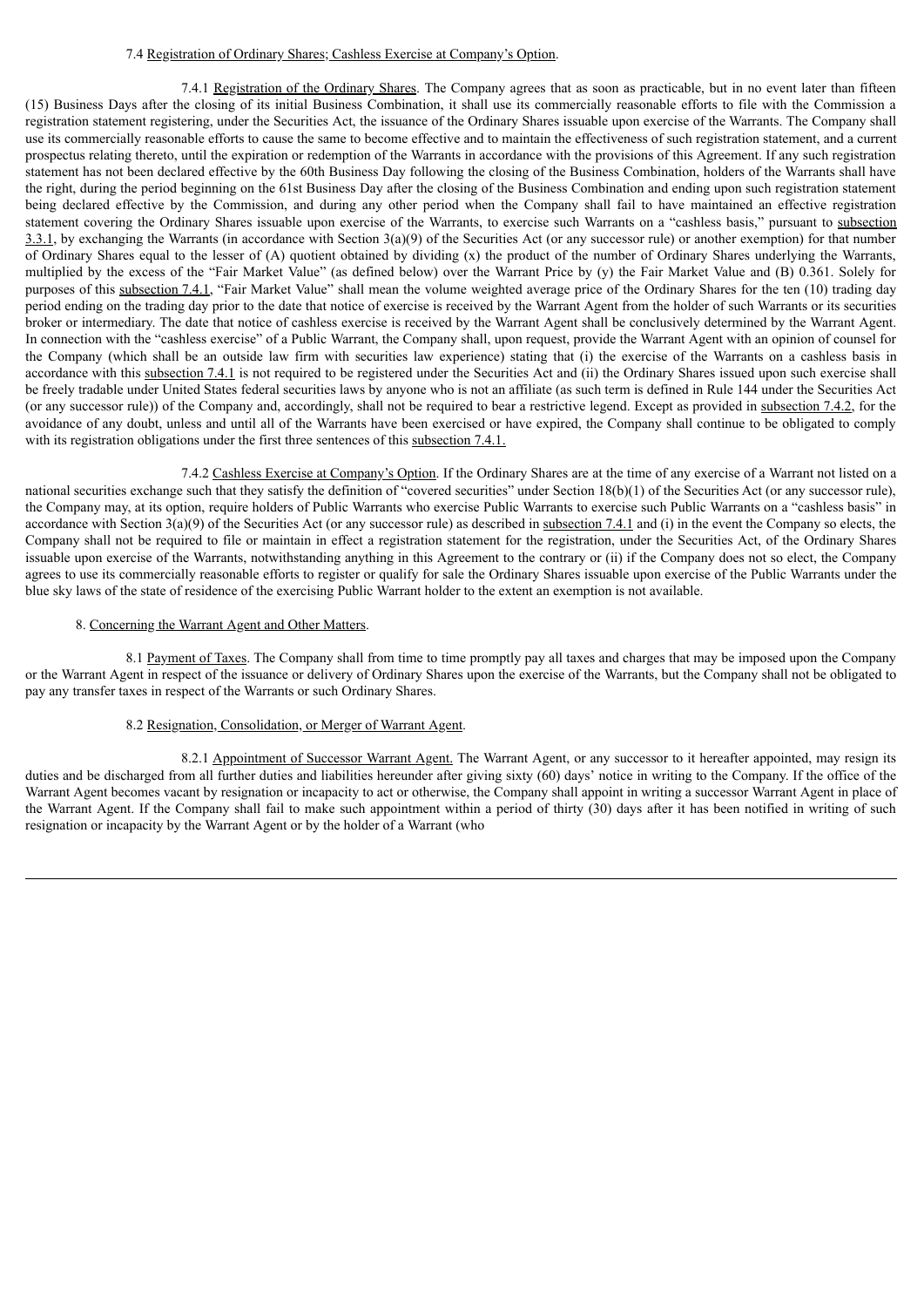shall, with such notice, submit his, her or its Warrant for inspection by the Company), then the holder of any Warrant may apply to the Supreme Court of the State of New York for the County of New York for the appointment of a successor Warrant Agent at the Company's cost. Any successor Warrant Agent, whether appointed by the Company or by such court, shall be a corporation organized and existing under the laws of the State of New York, in good standing and having its principal office in the Borough of Manhattan, City and State of New York, and authorized under such laws to exercise corporate trust powers and subject to supervision or examination by federal or state authority. After appointment, any successor Warrant Agent shall be vested with all the authority, powers, rights, immunities, duties, and obligations of its predecessor Warrant Agent with like effect as if originally named as Warrant Agent hereunder, without any further act or deed; but if for any reason it becomes necessary or appropriate, the predecessor Warrant Agent shall execute and deliver, at the expense of the Company, an instrument transferring to such successor Warrant Agent all the authority, powers, and rights of such predecessor Warrant Agent hereunder; and upon request of any successor Warrant Agent the Company shall make, execute, acknowledge, and deliver any and all instruments in writing for more fully and effectually vesting in and confirming to such successor Warrant Agent all such authority, powers, rights, immunities, duties, and obligations.

8.2.2 Notice of Successor Warrant Agent. In the event a successor Warrant Agent shall be appointed, the Company shall give notice thereof to the predecessor Warrant Agent and the Transfer Agent for the Ordinary Shares not later than the effective date of any such appointment.

8.2.3 Merger or Consolidation of Warrant Agent. Any corporation into which the Warrant Agent may be merged or with which it may be consolidated or any corporation resulting from any merger or consolidation to which the Warrant Agent shall be a party shall be the successor Warrant Agent under this Agreement without any further act.

## 8.3 Fees and Expenses of Warrant Agent.

8.3.1 Remuneration. The Company agrees to pay the Warrant Agent reasonable remuneration for its services as such Warrant Agent hereunder and shall, pursuant to its obligations under this Agreement, reimburse the Warrant Agent upon demand for all expenditures that the Warrant Agent may reasonably incur in the execution of its duties hereunder.

8.3.2 Further Assurances. The Company agrees to perform, execute, acknowledge, and deliver or cause to be performed, executed, acknowledged, and delivered all such further and other acts, instruments, and assurances as may reasonably be required by the Warrant Agent for the carrying out or performing of the provisions of this Agreement.

## 8.4 Liability of Warrant Agent.

8.4.1 Reliance on Company Statement. Whenever in the performance of its duties under this Agreement, the Warrant Agent shall deem it necessary or desirable that any fact or matter be proved or established by the Company prior to taking or suffering any action hereunder, such fact or matter (unless other evidence in respect thereof be herein specifically prescribed) may be deemed to be conclusively proved and established by a statement signed by the Chief Executive Officer, Chief Financial Officer, President, Executive Vice President, Vice President, Secretary or Chairman of the Board of the Company and delivered to the Warrant Agent. The Warrant Agent may rely upon such statement for any action taken or suffered in good faith by it pursuant to the provisions of this Agreement.

8.4.2 Indemnity. The Warrant Agent shall be liable hereunder only for its own gross negligence, willful misconduct or bad faith. The Company agrees to indemnify the Warrant Agent and save it harmless against any and all liabilities, including judgments, costs and reasonable counsel fees, for anything done or omitted by the Warrant Agent in the execution of this Agreement, except as a result of the Warrant Agent's gross negligence, willful misconduct or bad faith.

8.4.3 Exclusions. The Warrant Agent shall have no responsibility with respect to the validity of this Agreement or with respect to the validity or execution of any Warrant (except its countersignature thereof). The Warrant Agent shall not be responsible for any breach by the Company of any covenant or condition contained in this Agreement or in any Warrant. The Warrant Agent shall not be responsible to make any adjustments required under the provisions of Section 4 hereof or responsible for the manner, method, or amount of any such adjustment or the ascertaining of the existence of facts that would require any such adjustment; nor shall it by any act hereunder be deemed to make any representation or warranty as to the authorization or reservation of any Ordinary Shares to be issued pursuant to this Agreement or any Warrant or as to whether any Ordinary Shares shall, when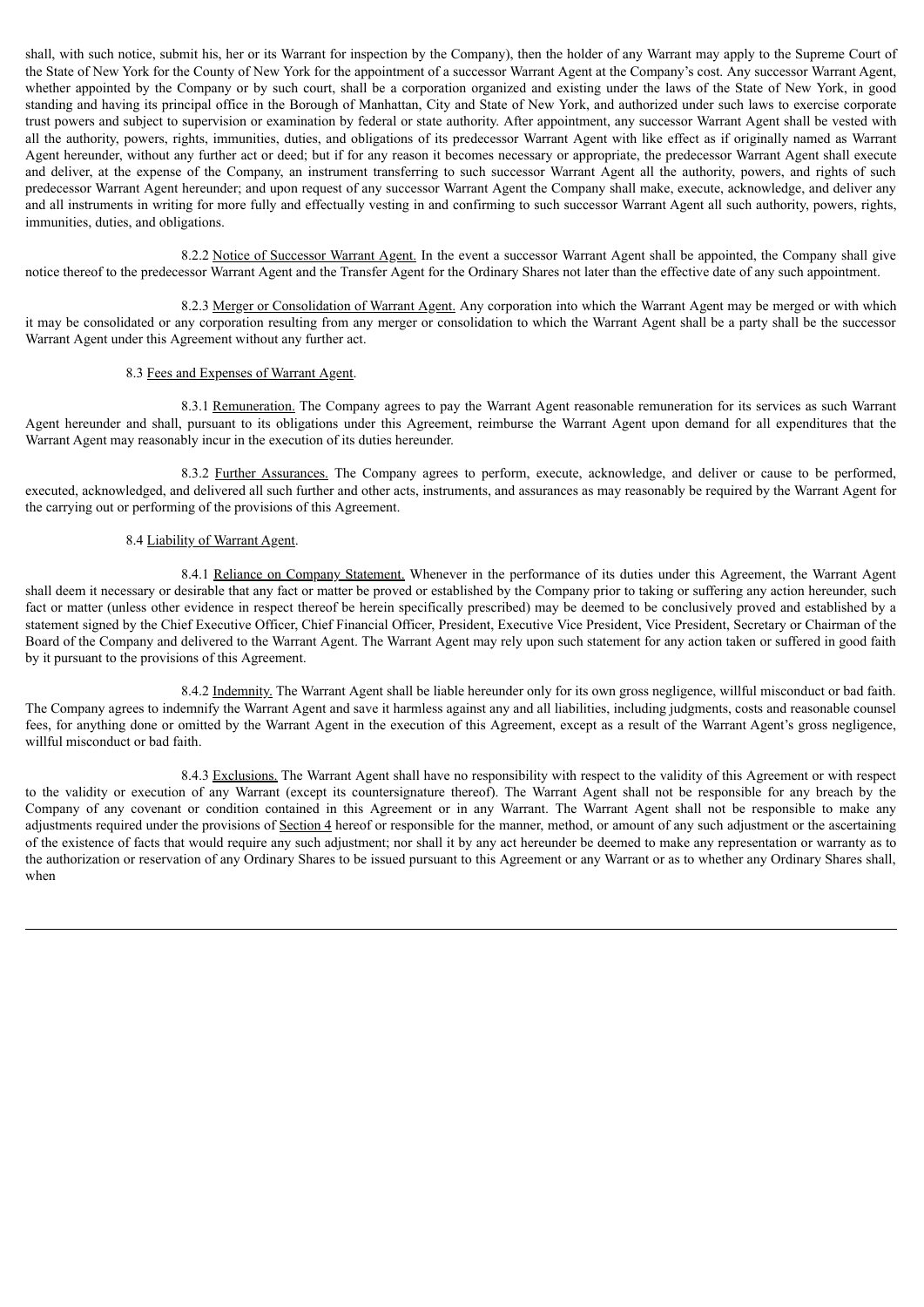issued, be valid and fully paid and non-assessable.

8.5 Acceptance of Agency. The Warrant Agent hereby accepts the agency established by this Agreement and agrees to perform the same upon the terms and conditions herein set forth and among other things, shall account promptly to the Company with respect to Warrants exercised and concurrently account for, and pay to the Company, all monies received by the Warrant Agent for the purchase of Ordinary Shares through the exercise of the Warrants.

8.6 Waiver. The Warrant Agent has no right of set-off or any other right, title, interest or claim of any kind ("*Claim*") in, or to any distribution of, the Trust Account (as defined in that certain Investment Management Trust Agreement, dated as of the date hereof, by and between the Company and the Warrant Agent as trustee thereunder) and hereby agrees not to seek recourse, reimbursement, payment or satisfaction for any Claim against the Trust Account for any reason whatsoever. The Warrant Agent hereby waives any and all Claims against the Trust Account and any and all rights to seek access to the Trust Account.

#### 9. Miscellaneous Provisions.

9.1 Successors. All the covenants and provisions of this Agreement by or for the benefit of the Company or the Warrant Agent shall bind and inure to the benefit of their respective successors and assigns.

9.2 Notices. Any notice, statement or demand authorized by this Agreement to be given or made by the Warrant Agent or by the holder of any Warrant to or on the Company shall be sufficiently given when so delivered if by hand or overnight delivery or if sent by certified mail or private courier service within five (5) days after deposit of such notice, postage prepaid, addressed (until another address is filed in writing by the Company with the Warrant Agent), as follows:

65 Bleecker Street, 6<sup>th</sup> Floor New York, New York, 10012 Attention: Evan Lovell

Any notice, statement or demand authorized by this Agreement to be given or made by the holder of any Warrant or by the Company to or on the Warrant Agent shall be sufficiently given when so delivered if by hand or overnight delivery or if sent by certified mail or private courier service within five (5) days after deposit of such notice, postage prepaid, addressed (until another address is filed in writing by the Warrant Agent with the Company), as follows:

Continental Stock Transfer & Trust Company 1 State Street, 30<sup>th</sup> Floor New York, NY 10004 Attention: Compliance Department

in each case, with a copy to:

Davis Polk & Wardwell LLP 450 Lexington Avenue New York, New York 10017 Attn: Derek J. Dostal, Esq. Email: derek.dostal@davispolk.com

and

Credit Suisse Securities (USA) LLC Eleven Madison Avenue New York, New York 10010 Attn: Niron Stabinsky Email: niron.stabinsky@credit-suisse.com

9.3 Applicable Law. The validity, interpretation, and performance of this Agreement and of the Warrants shall be governed in all respects by the laws of the State of New York, without giving effect to conflicts of law principles that would result in the application of the substantive laws of another jurisdiction.

9.4 Persons Having Rights under this Agreement. Nothing in this Agreement shall be construed to confer upon, or give to, any person or corporation other than the parties hereto and the Registered Holders of the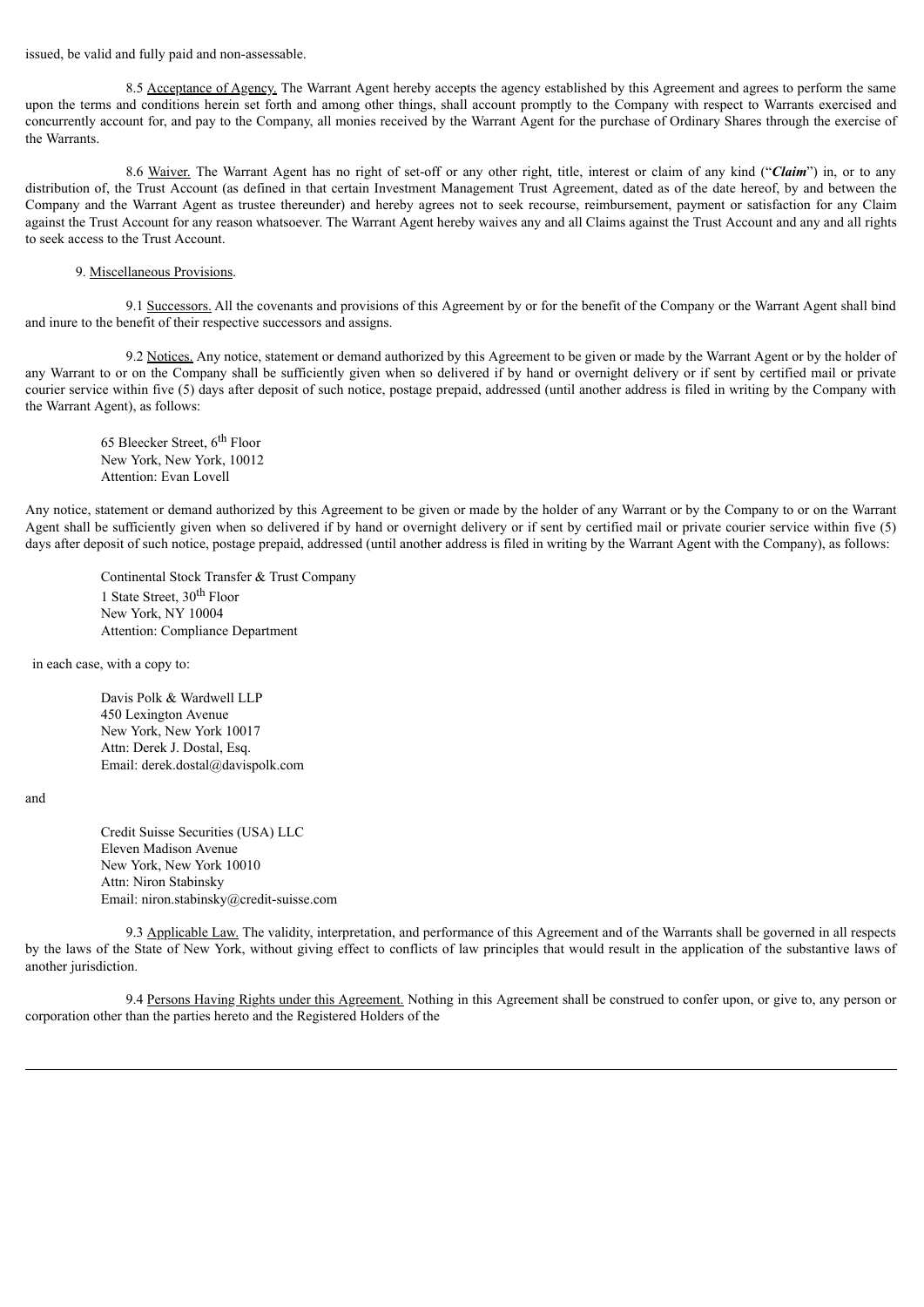Warrants any right, remedy, or claim under or by reason of this Agreement or of any covenant, condition, stipulation, promise, or agreement hereof. All covenants, conditions, stipulations, promises, and agreements contained in this Agreement shall be for the sole and exclusive benefit of the parties hereto and their successors and assigns and of the Registered Holders of the Warrants.

9.5 Examination of the Warrant Agreement. A copy of this Agreement shall be available at all reasonable times at the office of the Warrant Agent in the Borough of Manhattan, City and State of New York, for inspection by the Registered Holder of any Warrant. The Warrant Agent may require any such holder to submit such holder's Warrant for inspection by the Warrant Agent.

9.6 Counterparts. This Agreement may be executed in any number of original or facsimile counterparts and each of such counterparts shall for all purposes be deemed to be an original, and all such counterparts shall together constitute but one and the same instrument.

9.7 Effect of Headings. The section headings herein are for convenience only and are not part of this Agreement and shall not affect the interpretation thereof.

9.8 Amendments. This Agreement may be amended by the parties hereto without the consent of any Registered Holder (i) for the purpose of curing any ambiguity, or curing, correcting or supplementing any defective provision contained herein or adding or changing any other provisions with respect to matters or questions arising under this Agreement as the parties may deem necessary or desirable and that the parties deem shall not adversely affect the interest of the Registered Holders, and (ii) to provide for the delivery of an Alternative Issuance pursuant to Section 4.4. All other modifications or amendments, including any modification or amendment to increase the Warrant Price or shorten the Exercise Period shall require the vote or written consent of the Registered Holders of 65% of the number of the then outstanding Public Warrants and, solely with respect to any amendment to the terms of the Private Placement Warrants or Working Capital Warrants or any provision of this Agreement with respect to the Private Placement Warrants or Working Capital Warrants, 65% of the number of then outstanding Private Placement Warrants and Working Capital Warrants. Notwithstanding the foregoing, the Company may lower the Warrant Price or extend the duration of the Exercise Period pursuant to Sections 3.1 and 3.2, respectively, without the consent of the Registered Holders.

9.9 Severability. This Agreement shall be deemed severable, and the invalidity or unenforceability of any term or provision hereof shall not affect the validity or enforceability of this Agreement or of any other term or provision hereof. Furthermore, in lieu of any such invalid or unenforceable term or provision, the parties hereto intend that there shall be added as a part of this Agreement a provision as similar in terms to such invalid or unenforceable provision as may be possible and be valid and enforceable.

[*Signature Page Follows*]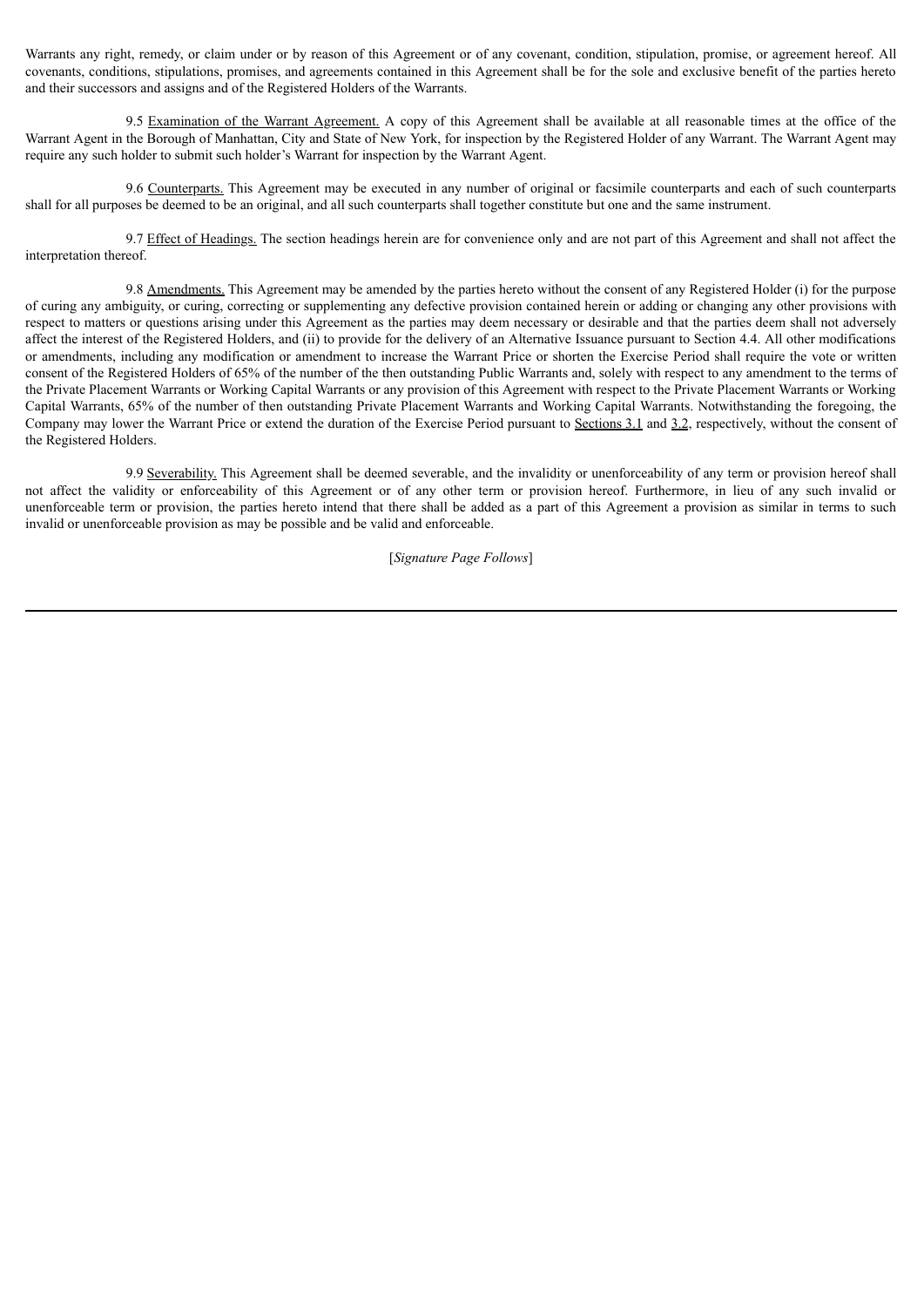IN WITNESS WHEREOF, the parties hereto have caused this Agreement to be duly executed as of the date first above written.

## **VG ACQUISITION CORP.**

By: Name: Evan Lovell<br>Title: Chief Financ Chief Financial Officer

## **CONTINENTAL STOCK TRANSFER & TRUST COMPANY**, as Warrant Agent

By:

Name: Title: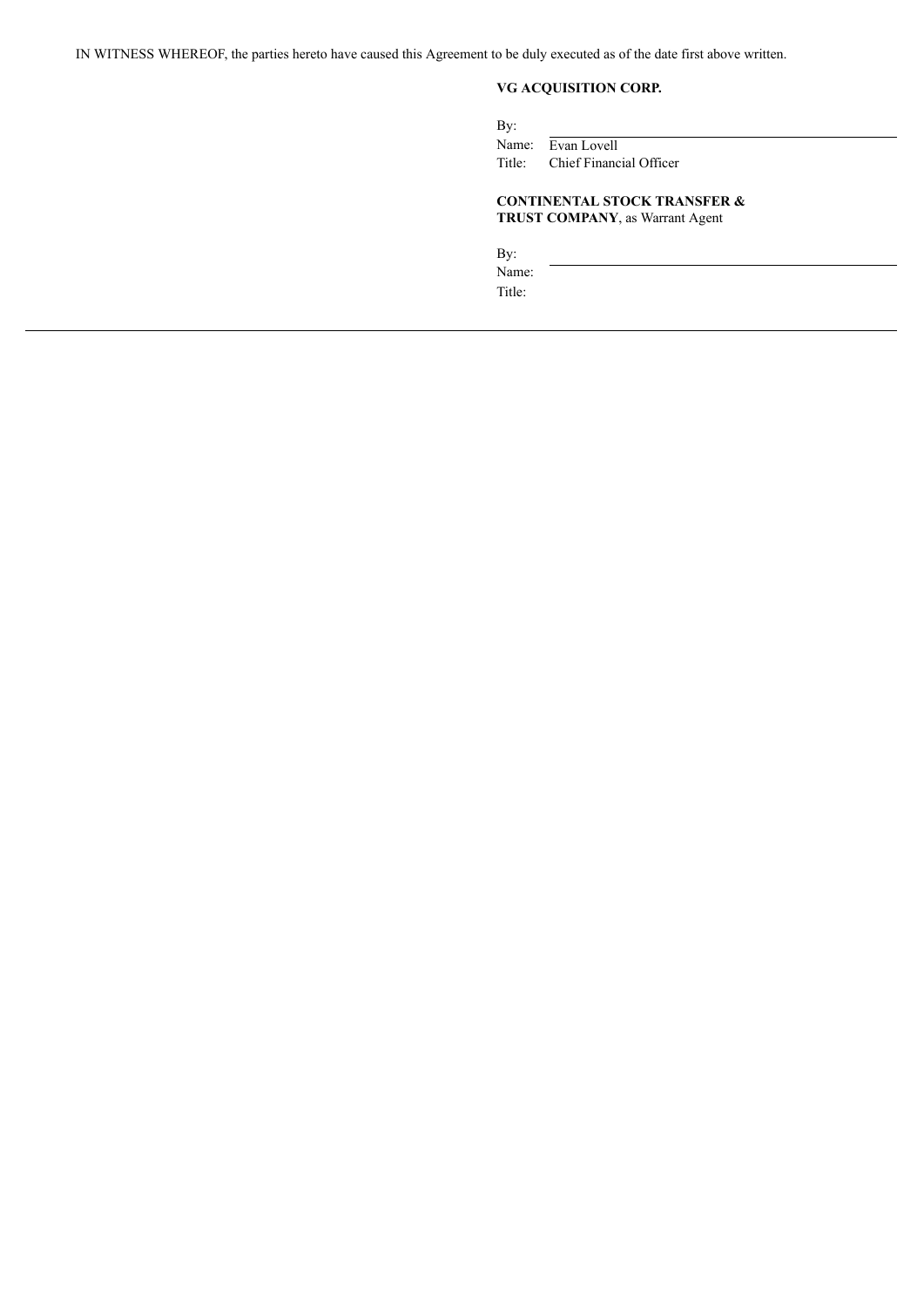## **EXHIBIT A**

### LEGEND

THE SECURITIES REPRESENTED BY THIS CERTIFICATE HAVE NOT BEEN REGISTERED UNDER THE SECURITIES ACT OF 1933, AS AMENDED, OR ANY STATE SECURITIES LAWS, AND MAY NOT BE OFFERED, SOLD, TRANSFERRED OR OTHERWISE DISPOSED OF UNLESS REGISTERED UNDER THE SECURITIES ACT OF 1933, AS AMENDED, AND ANY APPLICABLE STATE SECURITIES LAWS OR AN EXEMPTION FROM REGISTRATION IS AVAILABLE. IN ADDITION, SUBJECT TO ANY ADDITIONAL LIMITATIONS ON TRANSFER DESCRIBED IN THE AGREEMENTS BY AND AMONG VG ACQUISITION CORP. (THE "COMPANY"), VG ACQUISITION SPONSOR LLC AND THE OTHER SIGNATORIES THERETO, THE SECURITIES REPRESENTED BY THIS CERTIFICATE MAY NOT BE SOLD OR TRANSFERRED PRIOR TO THE DATE THAT IS THIRTY (30) DAYS AFTER THE DATE UPON WHICH THE COMPANY COMPLETES ITS INITIAL BUSINESS COMBINATION (AS DEFINED IN SECTION 3 OF THE WARRANT AGREEMENT REFERRED TO HEREIN) EXCEPT TO A PERMITTED TRANSFEREE (AS DEFINED IN SECTION 2 OF THE WARRANT AGREEMENT) WHO AGREES IN WRITING WITH THE COMPANY TO BE SUBJECT TO SUCH TRANSFER PROVISIONS.

SECURITIES EVIDENCED BY THIS CERTIFICATE AND ORDINARY SHARES OF THE COMPANY ISSUED UPON EXERCISE OF SUCH SECURITIES SHALL BE ENTITLED TO REGISTRATION RIGHTS UNDER A REGISTRATION RIGHTS AGREEMENT TO BE EXECUTED BY THE COMPANY.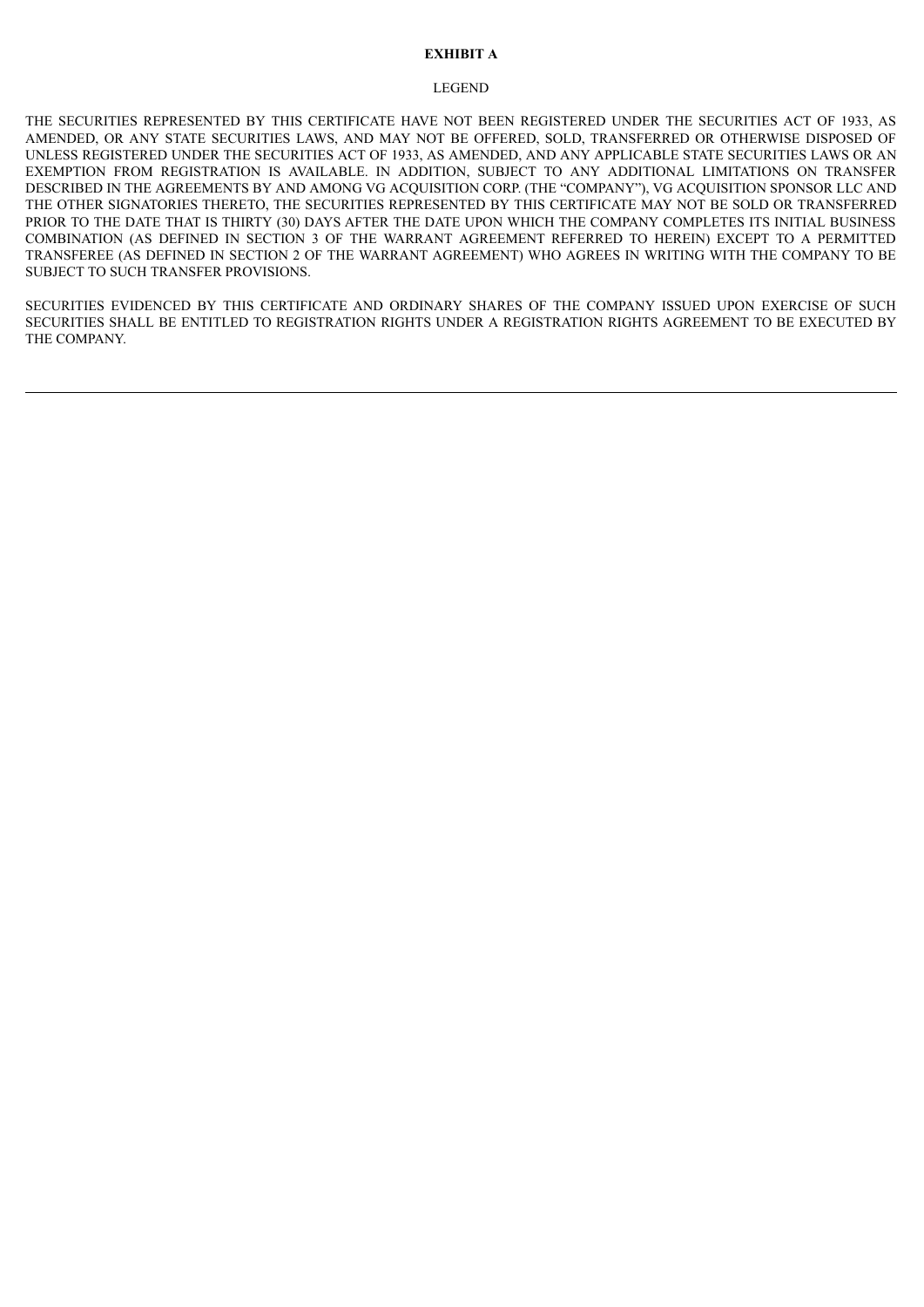#### **EXHIBIT B**

## [Form of Warrant Certificate]

### [FACE]

Number

### **Warrants**

## **THIS WARRANT SHALL BE VOID IF NOT EXERCISED PRIOR TO THE EXPIRATION OF THE EXERCISE PERIOD PROVIDED FOR IN THE WARRANT AGREEMENT DESCRIBED BELOW**

## **VG ACQUISITION CORP.**

*Incorporated Under the Laws of the Cayman Islands*

**CUSIP** [●]

## **Warrant Certificate**

**This Warrant Certificate certifies that** , or registered assigns, is the registered holder of warrants evidenced hereby (the **"Warrants"** and each, a **"Warrant"**) to purchase Class A Ordinary Shares, \$0.0001 par value per share (the **"Ordinary Shares"**), of VG Acquisition Corp., a Cayman Islands exempted company (the **"Company"**). Each Warrant entitles the holder, upon exercise during the Exercise Period set forth in the Warrant Agreement referred to below, to receive from the Company that number of fully paid and non-assessable Ordinary Shares as set forth below, at the exercise price (the **"Warrant Price"**) as determined pursuant to the Warrant Agreement, payable in lawful money (or through "cashless exercise" as provided for in the Warrant Agreement) of the United States of America upon surrender of this Warrant Certificate and payment of the Warrant Price at the office or agency of the Warrant Agent referred to below, subject to the conditions set forth herein and in the Warrant Agreement. Defined terms used in this Warrant Certificate but not defined herein shall have the meanings given to them in the Warrant Agreement.

Each whole Warrant is initially exercisable for one fully paid and non-assessable Ordinary Share. No fractional shares will be issued upon exercise of any Warrant. If, upon the exercise of Warrants, a holder would be entitled to receive a fractional interest in an Ordinary Share, the Company will, upon exercise, round down to the nearest whole number the number of Ordinary Shares to be issued to the Warrant holder. The number of Ordinary Shares issuable upon exercise of the Warrants is subject to adjustment upon the occurrence of certain events set forth in the Warrant Agreement.

The initial Warrant Price per Ordinary Share for any Warrant is equal to \$11.50 per share. The Warrant Price is subject to adjustment upon the occurrence of certain events set forth in the Warrant Agreement.

Subject to the conditions set forth in the Warrant Agreement, the Warrants may be exercised only during the Exercise Period and to the extent not exercised by the end of such Exercise Period, such Warrants shall become void.

Reference is hereby made to the further provisions of this Warrant Certificate set forth on the reverse hereof and such further provisions shall for all purposes have the same effect as though fully set forth at this place.

This Warrant Certificate shall not be valid unless countersigned by the Warrant Agent, as such term is used in the Warrant Agreement.

This Warrant Certificate shall be governed by and construed in accordance with the internal laws of the State of New York.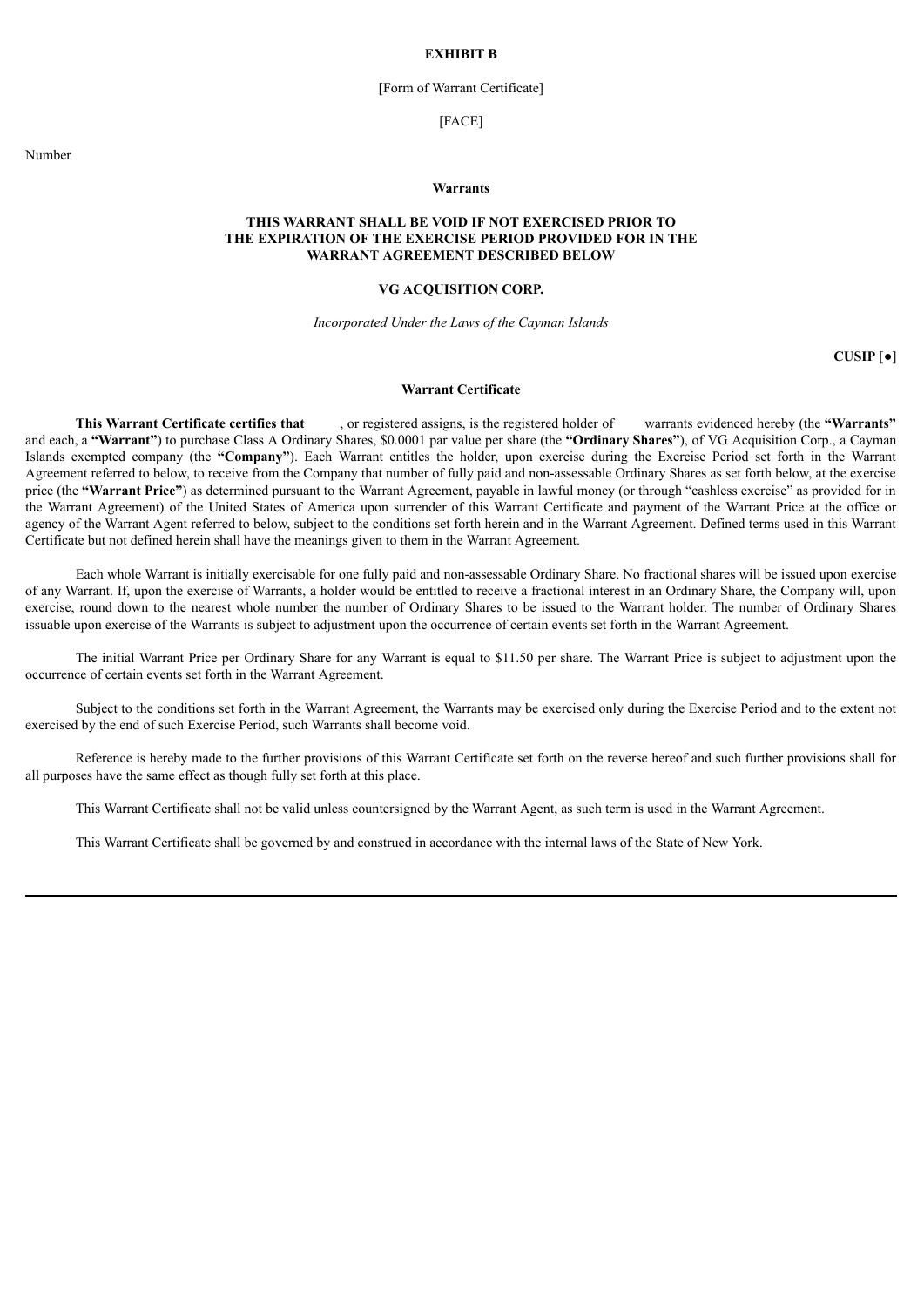VG ACQUISITION CORP.

By:

Name: Evan Lovell Title: Chief Financial Officer

CONTINENTAL STOCK TRANSFER & TRUST COMPANY as Warrant Agent

By:

Name: Title: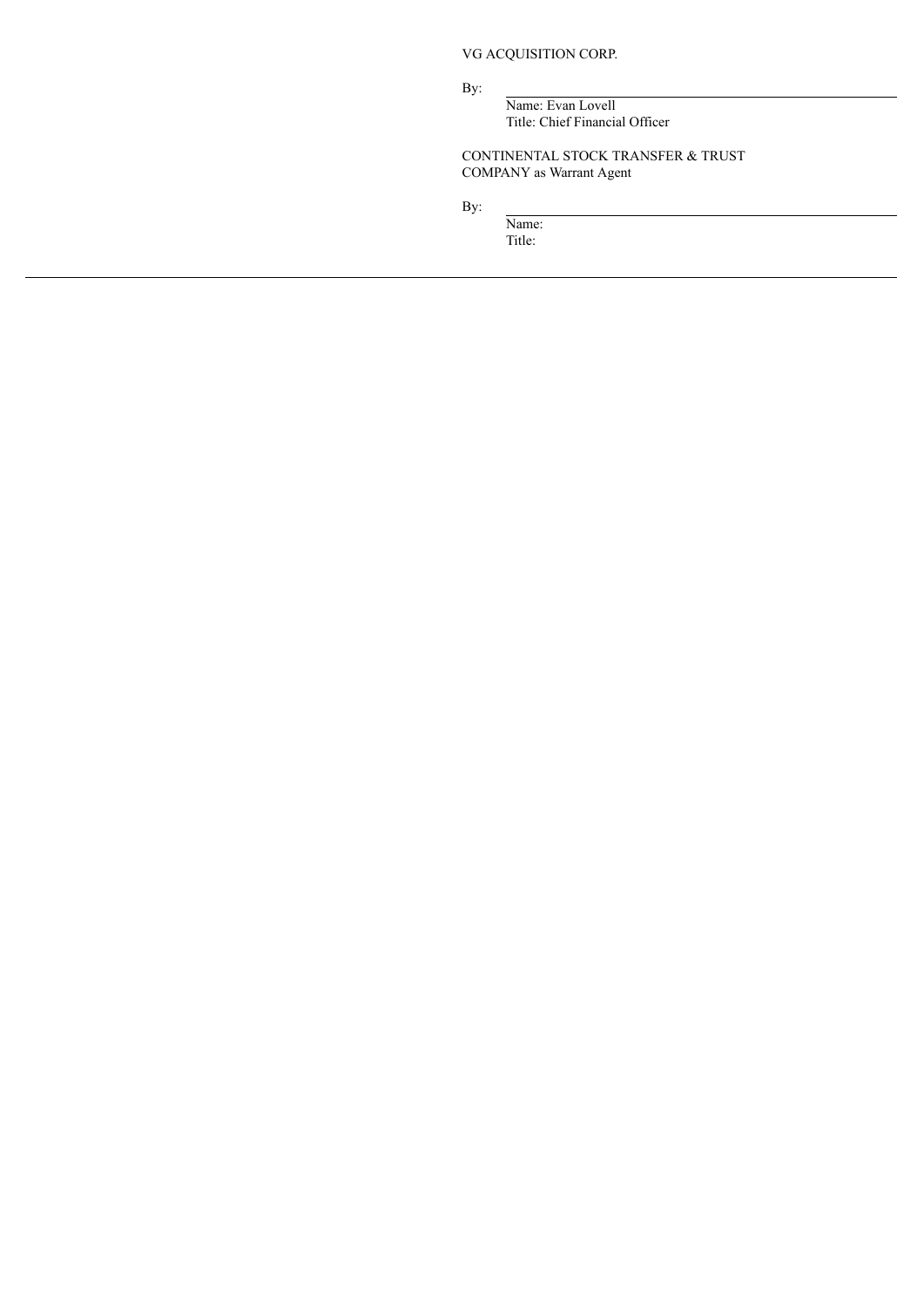## [Form of Warrant Certificate]

## [Reverse]

The Warrants evidenced by this Warrant Certificate are part of a duly authorized issue of Warrants entitling the holder on exercise to receive Ordinary Shares and are issued or to be issued pursuant to a Warrant Agreement dated as of [ ] (the **"Warrant Agreement"**), duly executed and delivered by the Company to Continental Stock Transfer & Trust Company, a New York corporation, as warrant agent (the **"Warrant Agent"**), which Warrant Agreement is hereby incorporated by reference in and made a part of this instrument and is hereby referred to for a description of the rights, limitation of rights, obligations, duties and immunities thereunder of the Warrant Agent, the Company and the holders (the words **"holders"** or **"holder"** meaning the Registered Holders or Registered Holder, respectively) of the Warrants. A copy of the Warrant Agreement may be obtained by the holder hereof upon written request to the Company. Defined terms used in this Warrant Certificate but not defined herein shall have the meanings given to them in the Warrant Agreement.

Warrants may be exercised at any time during the Exercise Period set forth in the Warrant Agreement. The holder of Warrants evidenced by this Warrant Certificate may exercise them by surrendering this Warrant Certificate, with the form of election to purchase set forth hereon properly completed and executed, together with payment of the Warrant Price as specified in the Warrant Agreement (or through "cashless exercise" as provided for in the Warrant Agreement) at the principal corporate trust office of the Warrant Agent. In the event that upon any exercise of Warrants evidenced hereby the number of Warrants exercised shall be less than the total number of Warrants evidenced hereby, there shall be issued to the holder hereof or his, her or its assignee, a new Warrant Certificate evidencing the number of Warrants not exercised.

Notwithstanding anything else in this Warrant Certificate or the Warrant Agreement, no Warrant may be exercised unless at the time of exercise (i) a registration statement covering the Ordinary Shares to be issued upon exercise is effective under the Securities Act of 1933, as amended, and (ii) a prospectus thereunder relating to the Ordinary Shares is current, except through "cashless exercise" as provided for in the Warrant Agreement.

The Warrant Agreement provides that upon the occurrence of certain events the number of Ordinary Shares issuable upon the exercise of the Warrants set forth on the face hereof may, subject to certain conditions, be adjusted. If, upon exercise of a Warrant, the holder thereof would be entitled to receive a fractional interest in an Ordinary Share, the Company shall, upon exercise, round down to the nearest whole number of Ordinary Shares to be issued to the holder of the Warrant.

Warrant Certificates, when surrendered at the principal corporate trust office of the Warrant Agent by the Registered Holder thereof in person or by legal representative or attorney duly authorized in writing, may be exchanged, in the manner and subject to the limitations provided in the Warrant Agreement, but without payment of any service charge, for another Warrant Certificate or Warrant Certificates of like tenor evidencing in the aggregate a like number of Warrants.

Upon due presentation for registration of transfer of this Warrant Certificate at the office of the Warrant Agent, a new Warrant Certificate or Warrant Certificates of like tenor and evidencing in the aggregate a like number of Warrants shall be issued to the transferee(s) in exchange for this Warrant Certificate, subject to the limitations provided in the Warrant Agreement, without charge except for any tax or other governmental charge imposed in connection therewith.

The Company and the Warrant Agent may deem and treat the Registered Holder(s) hereof as the absolute owner(s) of this Warrant Certificate (notwithstanding any notation of ownership or other writing hereon made by anyone), for the purpose of any exercise hereof, of any distribution to the holder(s) hereof, and for all other purposes, and neither the Company nor the Warrant Agent shall be affected by any notice to the contrary. Neither the Warrants nor this Warrant Certificate entitles any holder hereof to any rights of a shareholder of the Company.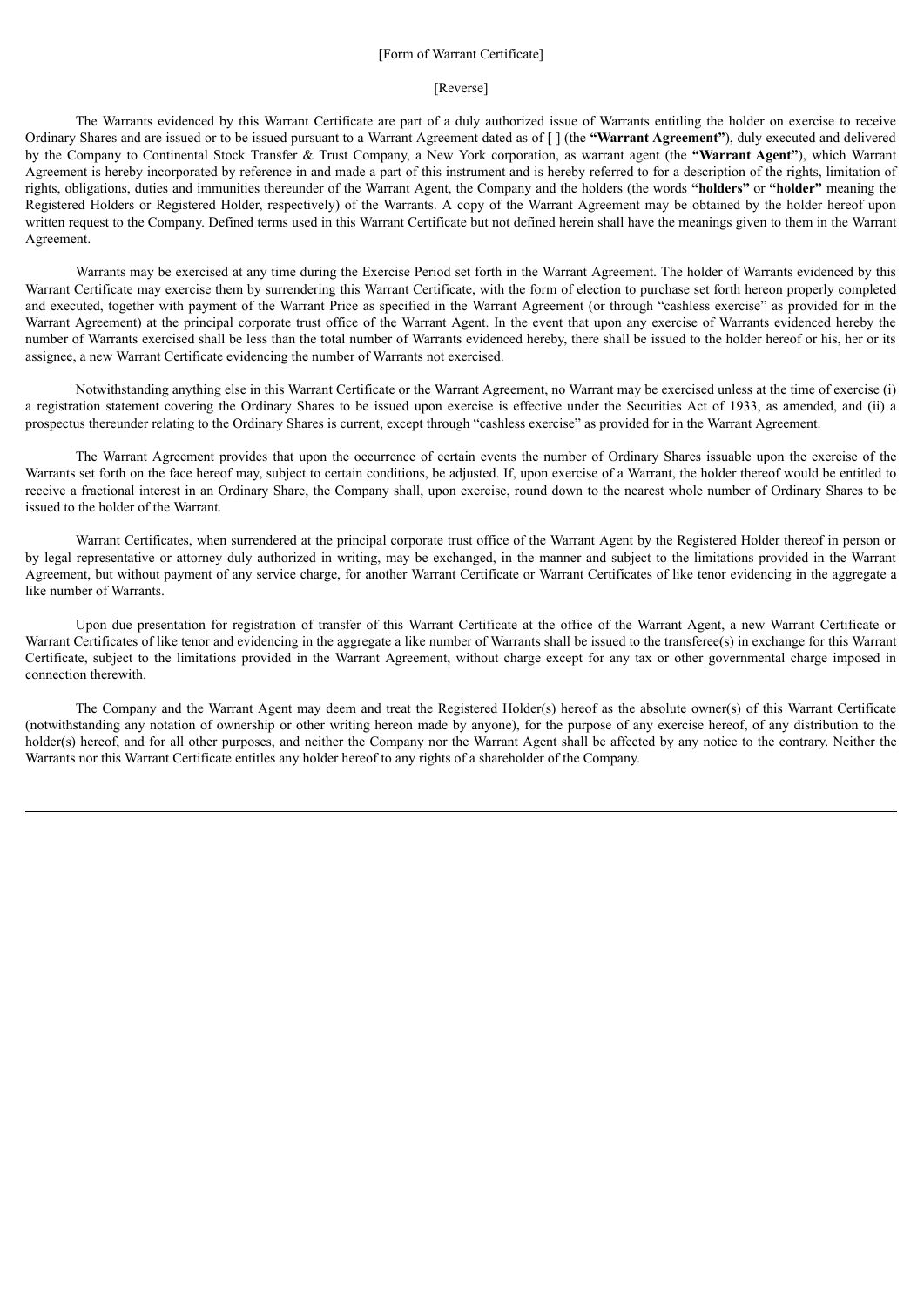#### Election to Purchase

### (To Be Executed Upon Exercise of Warrant)

The undersigned hereby irrevocably elects to exercise the right, represented by this Warrant Certificate, to receive Ordinary Shares and herewith tenders payment for such Ordinary Shares to the order of VG Acquisition Corp. (the **"Company"**) in the amount of \$ in accordance with the terms hereof. The undersigned requests that a certificate for such Ordinary Shares be registered in the name of whose address is and that such Ordinary Shares be delivered to whose address is . If said number of shares is less than all of the Ordinary Shares purchasable hereunder, the undersigned requests that a new Warrant Certificate representing the remaining balance of such Ordinary Shares be registered in the name of , whose address is and that such Warrant Certificate be delivered to , whose address is

In the event that the Warrant has been called for redemption by the Company pursuant to Section 6 of the Warrant Agreement and the Company has required cashless exercise pursuant to Section 6.3 of the Warrant Agreement, the number of Ordinary Shares that this Warrant is exercisable for shall be determined in accordance with subsection 3.3.1(b) and Section 6.3 of the Warrant Agreement.

In the event that the Warrant is a Private Placement Warrant that is to be exercised on a "cashless" basis pursuant to subsection 3.3.1(c) of the Warrant Agreement, the number of Ordinary Shares that this Warrant is exercisable for shall be determined in accordance with subsection 3.3.1(c) of the Warrant Agreement.

In the event that the Warrant is to be exercised on a "cashless" basis pursuant to Section 7.4 of the Warrant Agreement, the number of Ordinary Shares that this Warrant is exercisable for shall be determined in accordance with Section 7.4 of the Warrant Agreement.

In the event that the Warrant may be exercised, to the extent allowed by the Warrant Agreement, through cashless exercise (i) the number of Ordinary Shares that this Warrant is exercisable for would be determined in accordance with the relevant section of the Warrant Agreement which allows for such cashless exercise and (ii) the holder hereof shall complete the following: The undersigned hereby irrevocably elects to exercise the right, represented by this Warrant Certificate, through the cashless exercise provisions of the Warrant Agreement, to receive Ordinary Shares. If said number of shares is less than all of the Ordinary Shares purchasable hereunder (after giving effect to the cashless exercise), the undersigned requests that a new Warrant Certificate representing the remaining balance of such Ordinary Shares be registered in the name of , whose address is and that such Warrant Certificate be delivered to , whose address is

[Signature Page Follows]